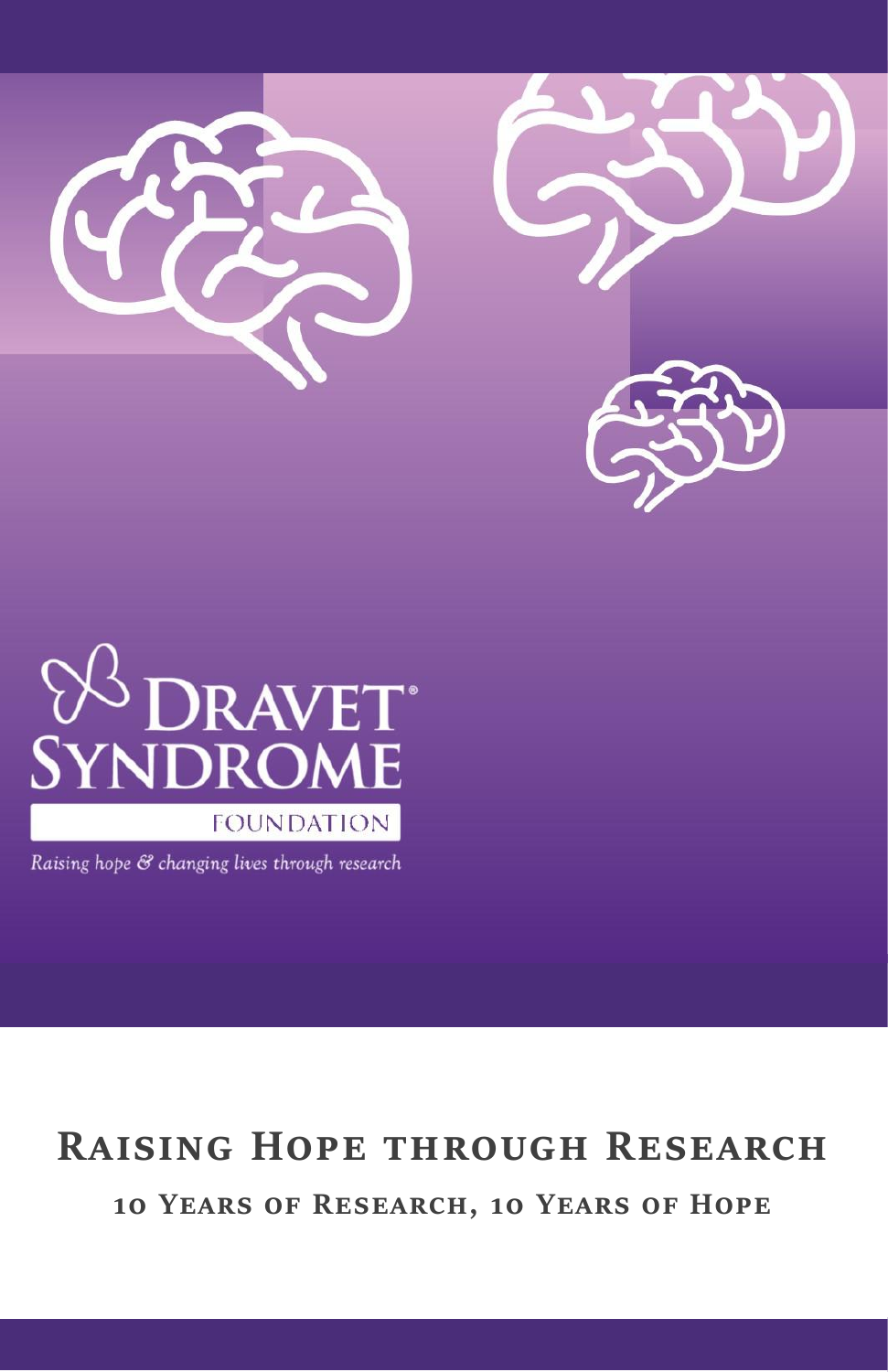# **WELCOME**

The Dravet Syndrome Foundation (DSF) was founded in 2009 with the goal of funding research into Dravet syndrome and associated epilepsies. We are proud to commemorate the  $10^{th}$  anniversary of our Research Grant Program with this booklet showcasing the researchers and projects we have supported over the years.

It's a very exciting time for us at DSF. After a decade of steady progress, we are fortunate to have new treatments now available for our patient community, with several more potential treatments on the horizon. We are proud to have been able to help drive vital progress in the field of Dravet syndrome by supporting the work and focused commitment of our research community. Without their dedication and shared vision, we know we simply would not be where we are today.

At DSF, we have embraced our role to become a catalyst for change. And while we are inspired and invigorated by the decade of good work behind us, we recognize that there are still challenges that lay ahead, and that our work isn't done.

We thank each of our community stakeholders - researchers, medical professionals, industry partners, patient families and supporters - for the role you have played, and continue to play, in our success. You have helped to bring about great change in the field of Dravet syndrome. We are honored to work alongside each of you, and thanks to you, DSF has been able to *Raise Hope Through Research*.

Sincerely,

*Mary Anne Meskis*

Mary Anne Meskis Executive Director Dravet Syndrome Foundation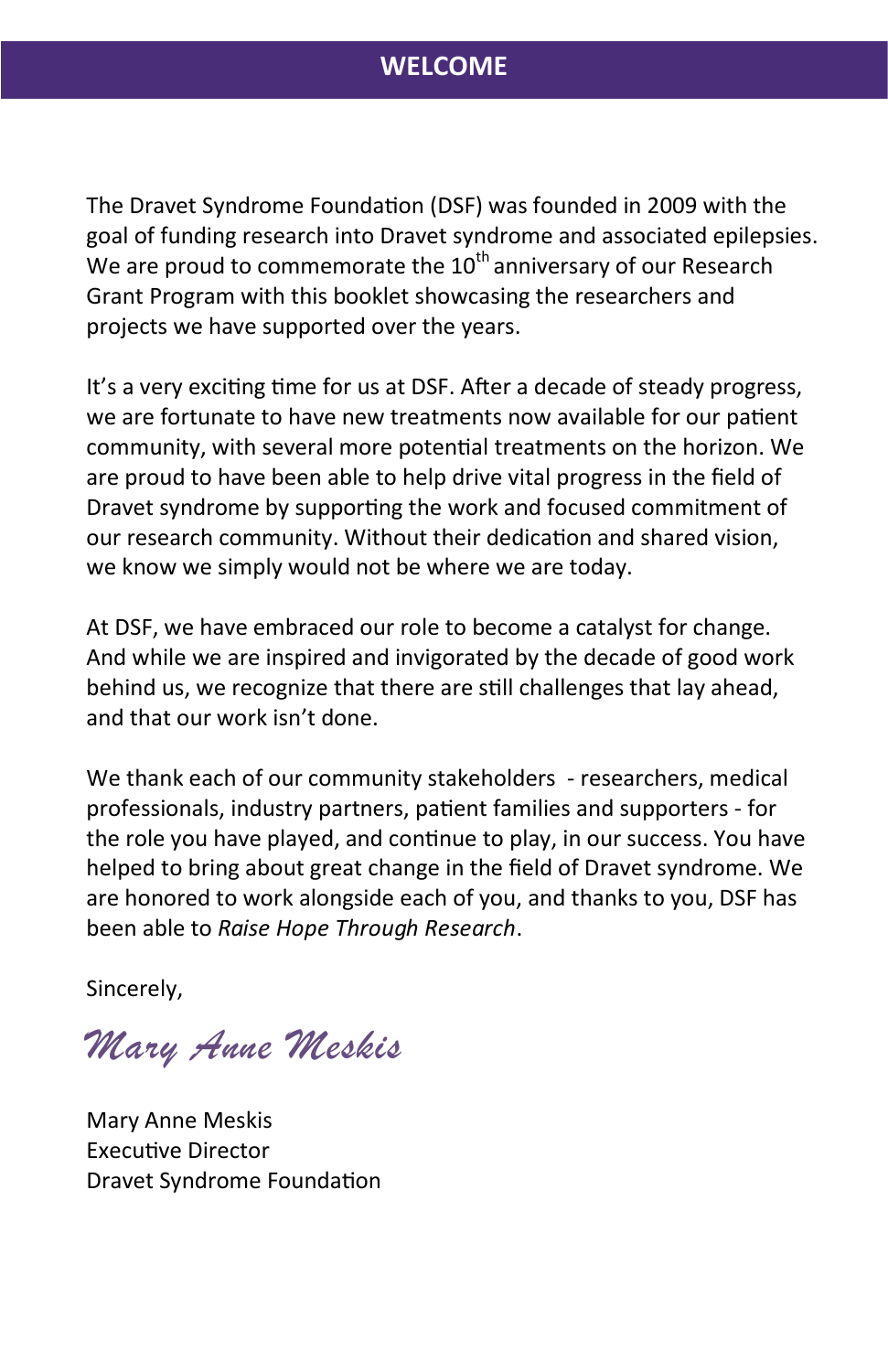DSF is dedicated to funding the highest caliber research on Dravet syndrome and associated epilepsies. We place a high priority on funding research that has a clear pathway to genetic understanding, clinical application, and/or therapeutic development.

#### **DSF has awarded over \$4.5M in research grant awards since 2009.**

#### **Research Grants**

This 2-year, \$150,000, 2-year award is intended for established, experienced, independent investigators affiliated with a research or academic institution whose proposed projects investigate hypotheses directly related to Dravet syndrome.

#### **Postdoctoral Fellowships**

This program develops academic physicians and scientists committed to research related to Dravet syndrome and associated disorders. This \$50,000, 1-year award is designed to support early-career researchers under the mentorship of an independent investigator.

#### **Clinician-Researcher Awards**

This \$150,000, 2-year award supports hypothesis-driven clinical research projects that have significant potential to advance our understanding of DS; slow or halt the progression of the disease, characteristics, or comorbidities of the disease; and/or reduce mortality.

#### **Clinical Research Grant Awards**

Beginning in 2020, this new \$150,000, 2-year award will support projects that help us better understand all areas of Dravet syndrome, from basic mechanisms to actual intervention in seizures, disease progression, and a host of comorbidities by supporting clinicians, their research assistants, and the institutional staff/materials required in clinical studies.

#### **Request For Applications**

DSF occasionally issues RFAs for areas of interest. These notices include research objectives and project scope. Join our email list and follow us on social media to receive notice of RFAs.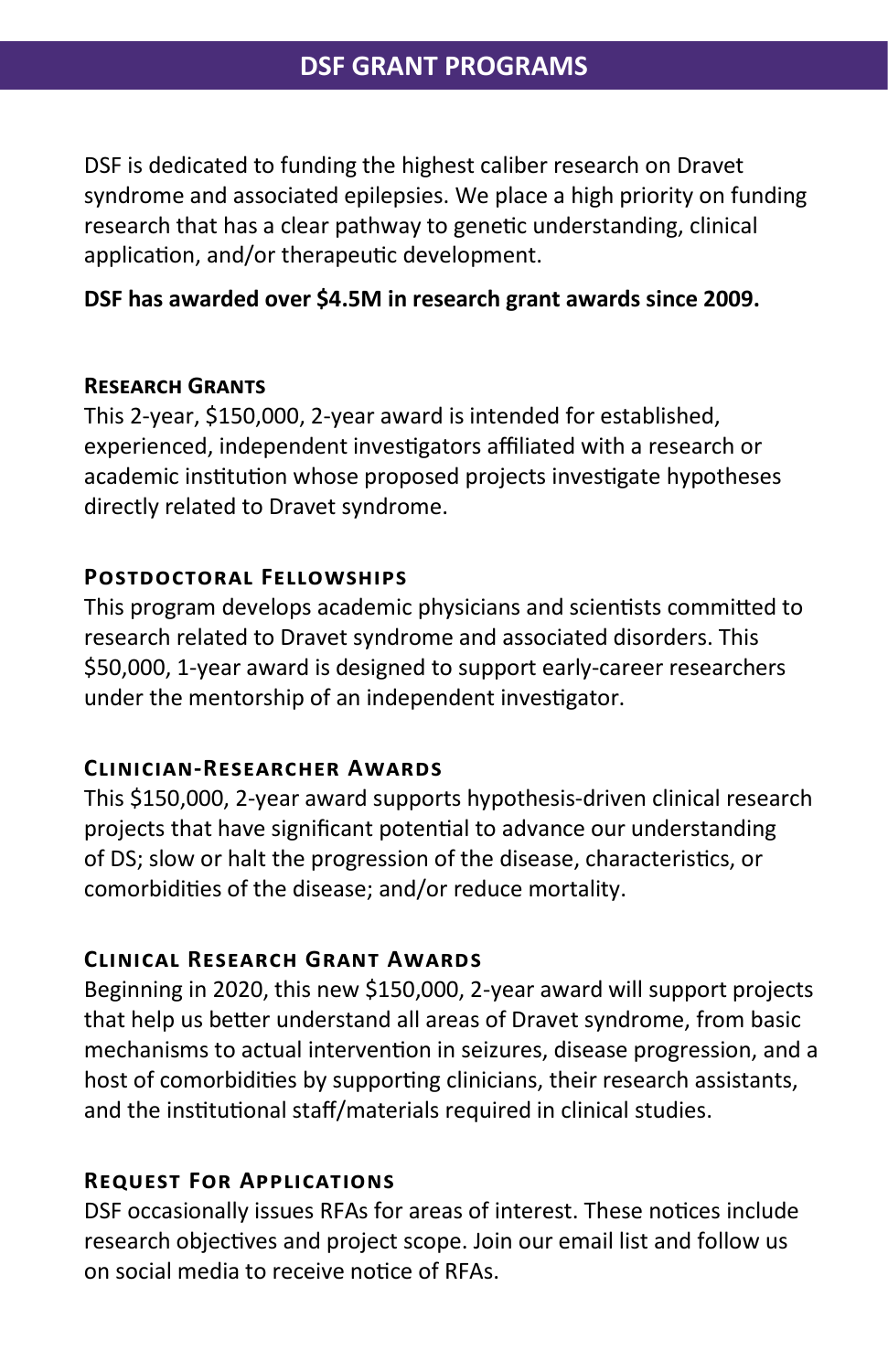## *STAFF:*

**Mary Anne Meskis - Executive Director**

**Jamie Cohen - CPA & Program Director**

**Wendy Fry - Family & Caregiver Engagement Director**

**Jennifer Gallo - Administrative Coordinator**

**Misty Ried - Campaign Director**

# *BOARD MEMBERS:*

**Nicole Villas, M Ed - Board President & Scientific Director**

**Nichelle Dominquez - Board Member & Web Consultant**

**Kate Hintz - Board Secretary**

**Ted Odlaug - Board Vice President**

**Jennifer Tischer - Board Member & Bereavement Specialist**

**Tim Wood - Board Treasurer**

*DIRECTORS EMERITI:*

**Abby Hemani**

**Lori O'Driscoll**

**Amanda Renz**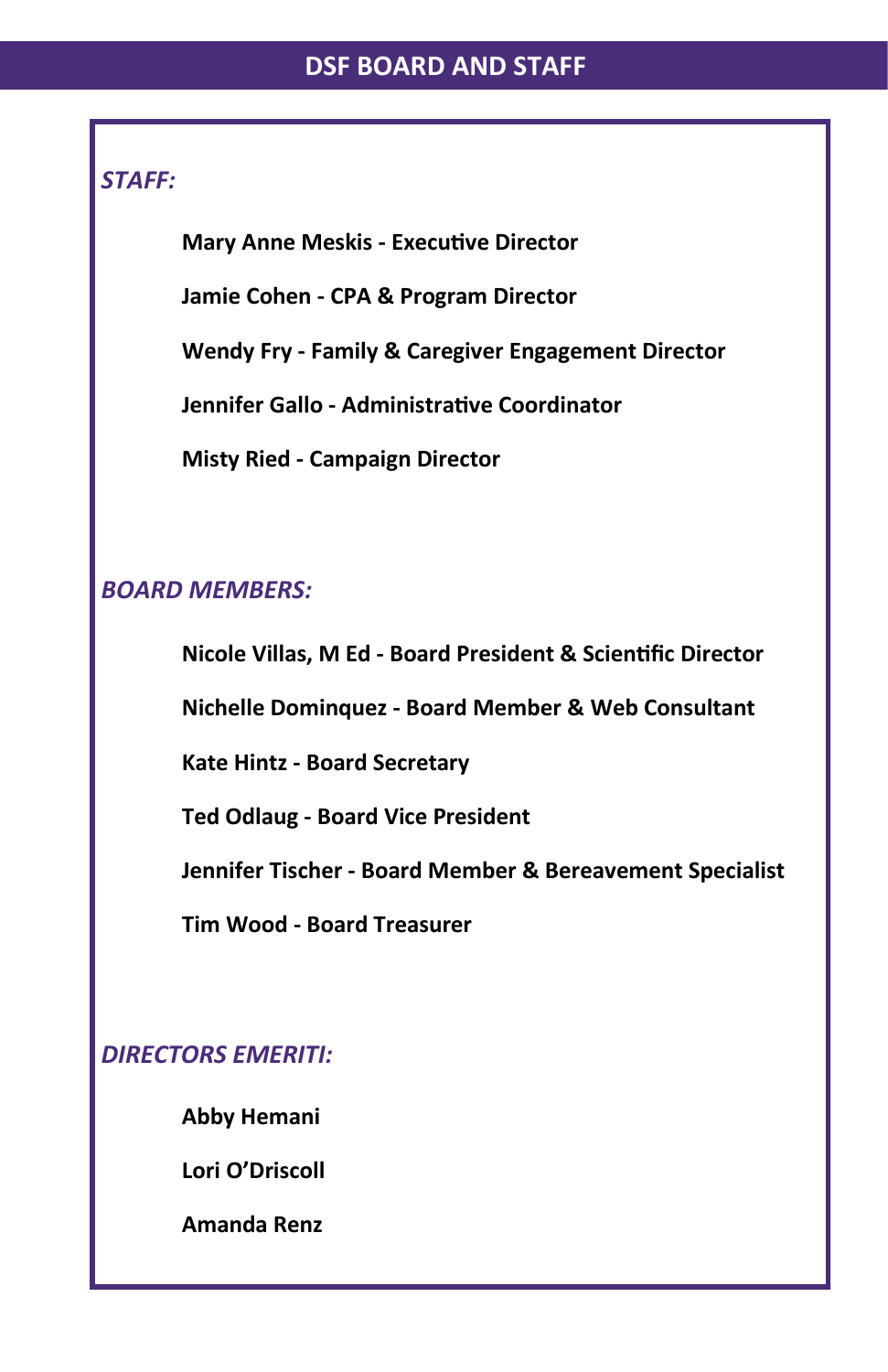#### *CURRENT MEMBERS:*

**Jack Parent, MD (Co-Chair) University of Michigan Medical Center**

**Lori Isom, PhD (Co-Chair) University of Michigan Medical Center**

**Scott Baraban, PhD University of California, San Francisco**

**Dennis Dlugos, MD, MSCE Children's Hospital of Philadelphia**

**Ethan Goldberg, MD Children's Hospital of Philadelphia**

**Jennifer Kearney, PhD Northwestern University**

**Sookyong Koh, MD, PhD Emory University**

**Heather C. Mefford, MD, PhD University of Washington**

**Miriam Meisler, PhD University of Michigan Medical Center**

**Ingrid Scheffer, AO, MB, BS, PhD, FRACP, FAHMS, FAA University of Melbourne**

#### *PAST MEMBERS:*

**Annapurna Poduri, MD, MPH Boston Children's Hospital**

**Jokūbas Žiburkus, PhD University of Houston**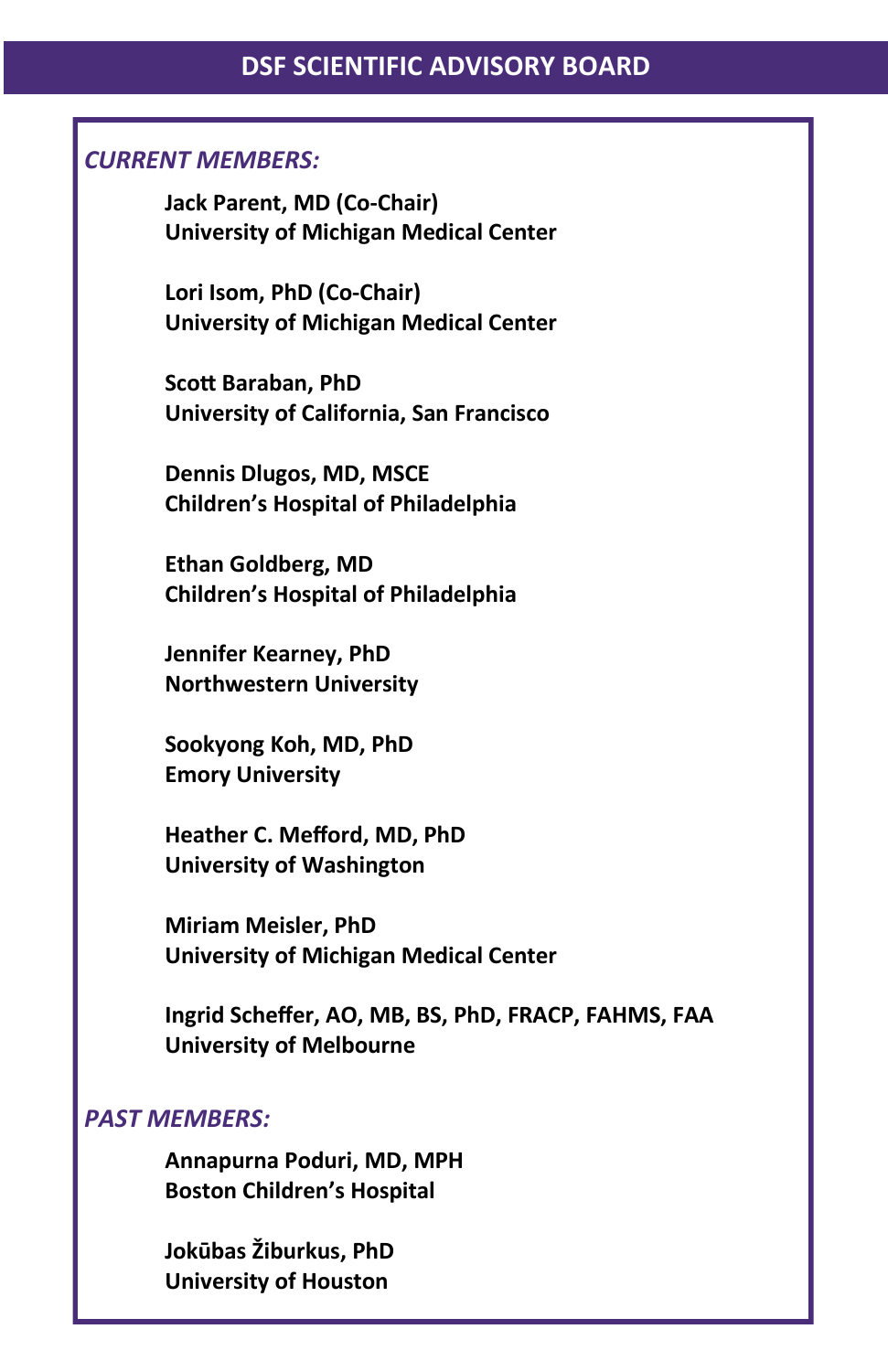# **DSF MEDICAL ADVISORY BOARD**

#### *CURRENT MEMBERS:*

**Linda Laux, MD (Chair) Ann & Robert H. Lurie Children's Hospital**

**Danielle Andrade, MS, MSc, FRCPC University of Toronto**

**Kelly Knupp, MD, MSCS Children's Hospital Colorado**

**Ian O. Miller, MD Nicklaus Children's Hospital**

**M. Scott Perry, MD Cook Children's Hospital**

**Joseph Sullivan, MD University of California, San Francisco**

**Elaine Wirrell, MD Mayo Clinic**



www.dravetfoundation.org/dsf-fundedresearch/research-grant-program/

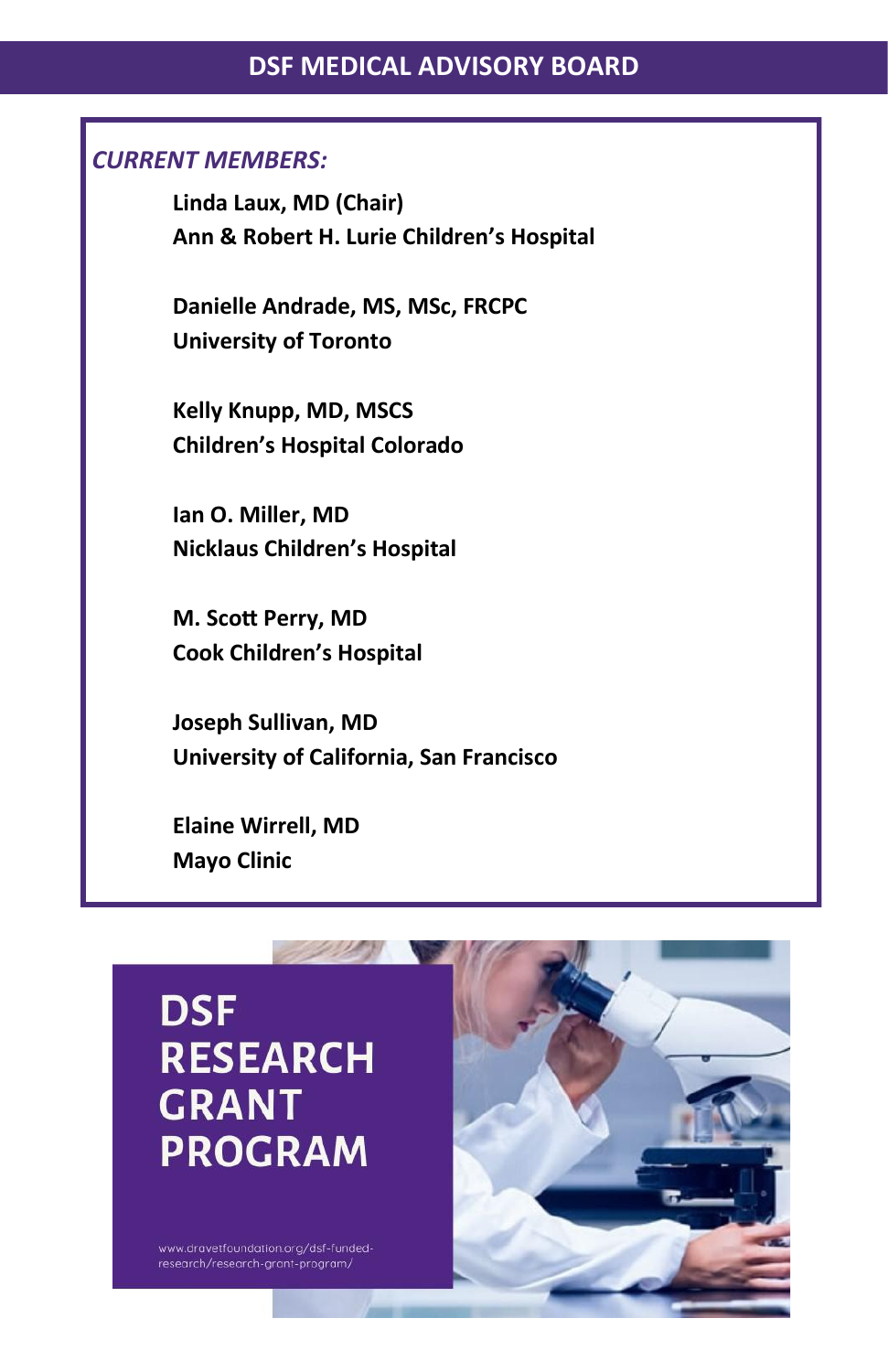

#### **Danielle Andrade, MD**  *Multi-modal assessment of adults with Dravet syndrome*

Dr. Andrade plans to better characterize the adult patient with Dravet syndrome. She will study balance, gait, posture, memory, ability to perform day-to-day activities, and genome in a cohort of adults with Dravet syndrome to test the hypothesis that there may be premature brain

ageing in adult patients. They also plan to explore whether previous use of contraindicated medications influence adult outcome.



#### **Jennifer Kearney, PhD**  *MicroRNA-mediated modification of Dravet syndrome*

Dr. Kearney plans to investigate microRNAs (small RNA molecules that regulate expression of gene products) and their modulation of Nav1.1. They have identified two miRNAs that are elevated following seizures and can reduce SCN1A expression and hypothesize that this may contribute to disease progression. She will study this

relationship further and evaluate this pathway as a therapeutic target for Dravet syndrome.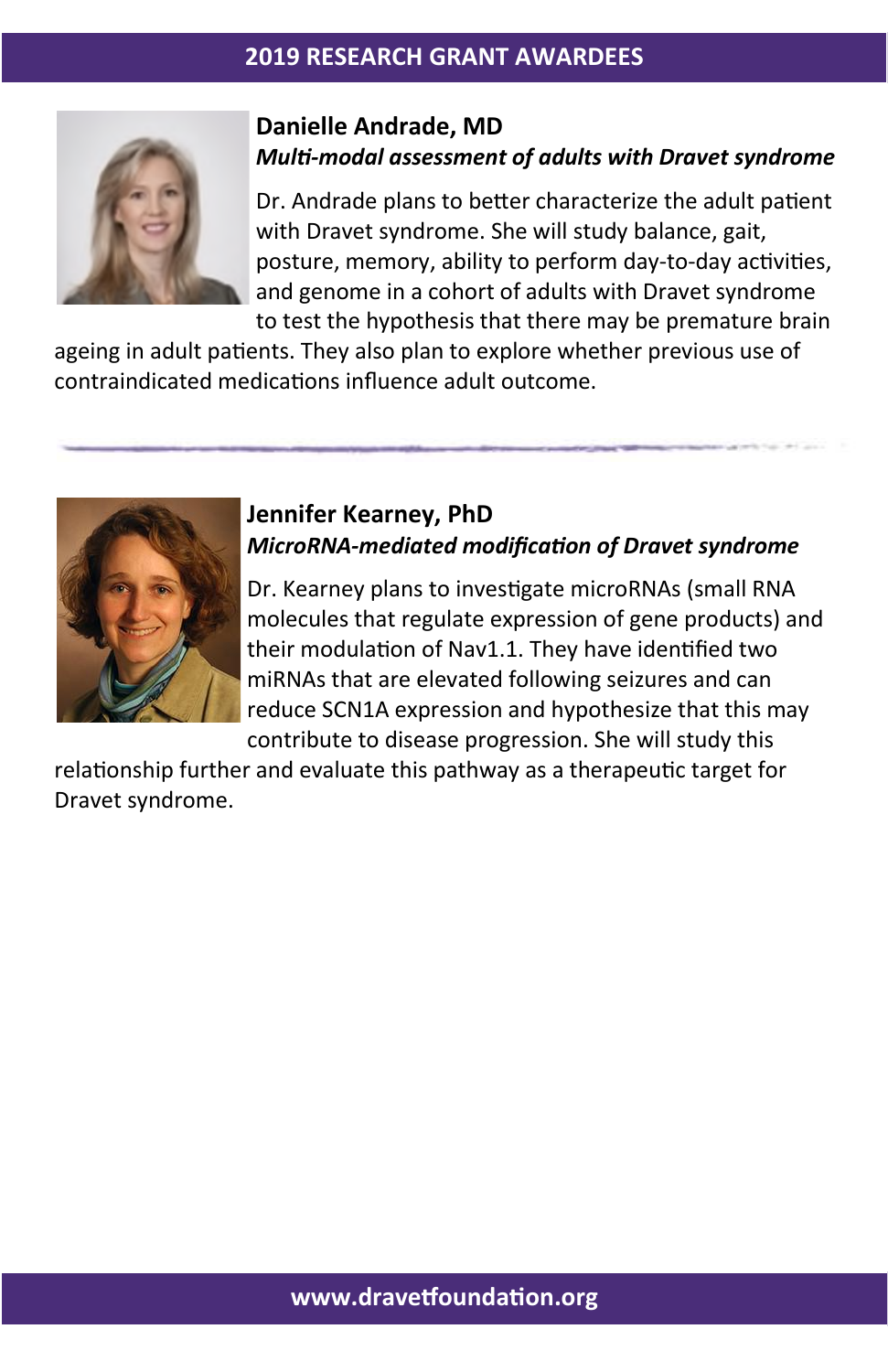

## **Vania Broccoli, PhD**  *Gene therapy for Dravet Syndrome by CRISPR/dCas9 mediated activation of SCN1A*

Dr. Broccoli is seeking to stimulate the expression of healthy *SCN1A* by a novel technology named activatory CRISPR/dCas9. dCas9 activator is a powerful tool that

can be specifically targeted to the *SCN1A* gene and enhance protein production to a level that can possibly restore correct function of GABAergic inhibitory INs. Dr. Broccoli aims to improve the technology to make it more suitable for future delivery in DS patients.



**John M Schreiber, MD**  *Subclinical myocardial damage in Dravet syndrome, other refractory convulsive epilepsy, and convulsive status epilepticus*

Dr. Schreiber is currently studying whether subtle changes in heart function can be seen in children

with Dravet syndrome, other forms of severe refractory epilepsy, and prolonged seizures (status epilepticus). Speckle tracking echocardiography is a non-invasive ultrasound technique that measures certain aspects of heart function (strain) that correlate with heart injury. They hypothesize that acute and/or repeated damage to the heart in childhood – related to seizures, and/or direct effects of *SCN1A* mutations on the heart muscle – may lead to subtle injury, evident on speckle tracking echocardiography, which increases the risk for sudden unexpected death in epilepsy (SUDEP).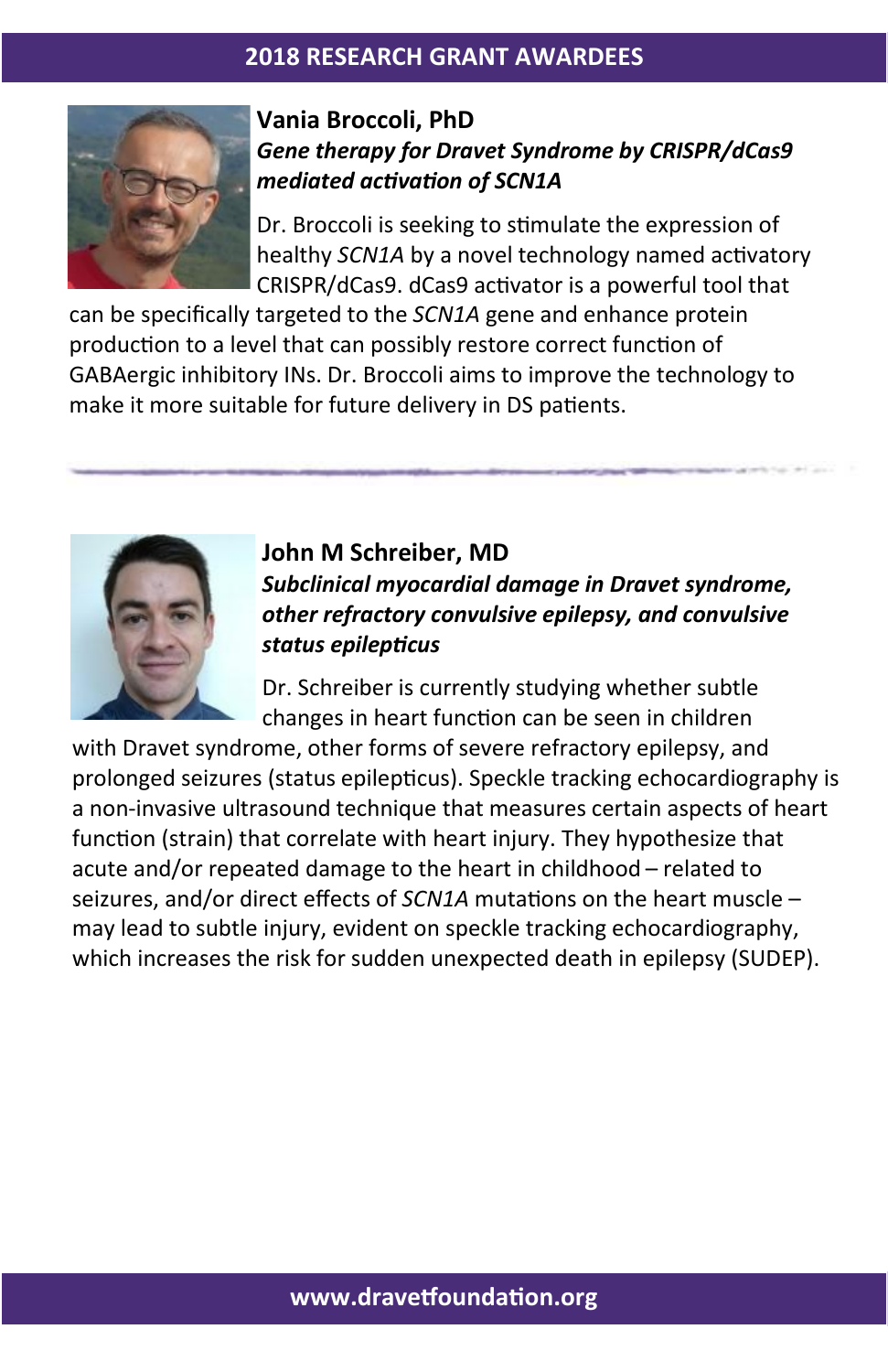

# **Gemma Carvill, PhD**  *Pathogenic splicing mechanisms of an SCN1A poison exon in Dravet syndrome*

Dr. Carvill and her team discovered that inclusion of a poison exon in *SCN1A* results in a truncated nonfunctional protein and identified patients with mutations that cause the erroneous inclusion of this exon. In this

project, she aimed to identify the proteins that control its inclusion and to test the inclusion of the exon on production of *SCN1A* protein and neuron function, addressing a basic fundamental question involving *SCN1A* expression that had yet to be addressed: What are the RNA-binding proteins that control splicing of this *SCN1A* poison exon? This is the same exon that is targeted by Stoke Therapeutics's ASO therapy, expected in clinic in the next 1- 2 years. Dr. Carvill and Dr. Mefford presented findings at the American Society of Human Genetics Annual Meeting in October 2019 in a standing room-only session on poison exons in neurodevelopmental disorders, and they (along with Dr. Isom) will be moderating an Investigators Workshop on poison exons at AES on Sun. Dec.  $8^{th}$  from 1:30-3:00 pm.



# **Sharon Swanger, PhD**  *Balancing thalamic excitation and inhibition in a Dravet syndrome mouse model*

Patients with Dravet syndrome have altered neural activity in the thalamus, a brain region involved in the generation and spread of seizures. Dr. Swanger's work

utilizes a Dravet syndrome mouse model to test if novel small molecules that modulate a subpopulation of glutamate receptors can correct neural activity in the thalamus. This new therapeutic approach for Dravet syndrome has great potential impact as glutamate receptors mediate excitatory brain activity involved in all seizures. Results of this study will advance our knowledge of mechanisms underlying disrupted brain activity in Dravet syndrome and, if successful, will provide a new strategy for correcting brain activity and reducing seizures.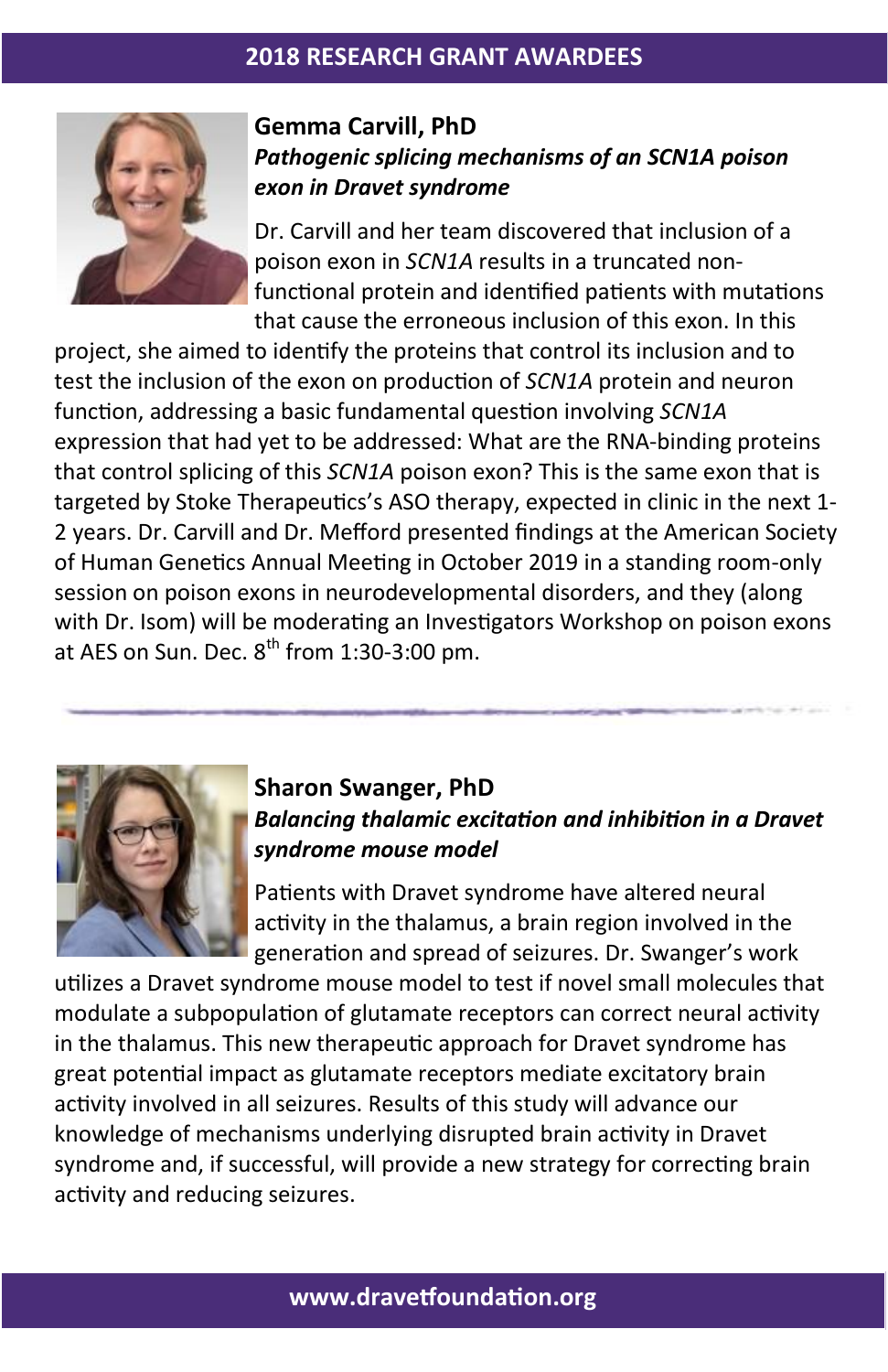

# **Rajeswari Banerji, PhD**  *Identifying a novel metabolic target for improving disease outcomes in Dravet syndrome*

Using the zebrafish model of DS, Dr. Banerji's team recently uncovered metabolic deficits as a characteristic feature for the disease model. A deeper understanding is required to identify specific metabolic

drug targets, to develop novel therapies to treat DS, and other genetic epilepsies in general. Her preliminary work identified a novel drug that could improve metabolic defects, particularly glucose metabolism, seizures and/or behavioral alterations in this disease model. The goal of the current project is to validate a metabolic gene as a therapeutic target for DS. She is testing the anti-epileptic potential of the drug and validating its therapeutic target that improves the disease outcomes for DS. This work will help to understand the role of energy metabolism, particularly defects in glucose metabolism as the primary mechanism explaining DS etiology.



# **Jessica Chancey, PhD**  *Mechanisms of altered neuronal excitability and synaptic integration in a mouse model of Dravet syndrome*

Dr. Chancey's project explores neurophysiological changes in mice genetically engineered to lack the *SCN1B* gene. These mice show many of the same symptoms as DS

patients. She studies how loss of b1 alters the activity of and communication between brain cells, with a goal of linking the genetic changes caused by loss of b1 with the complex pathophysiology of DS, potentially identifying new therapeutic targets.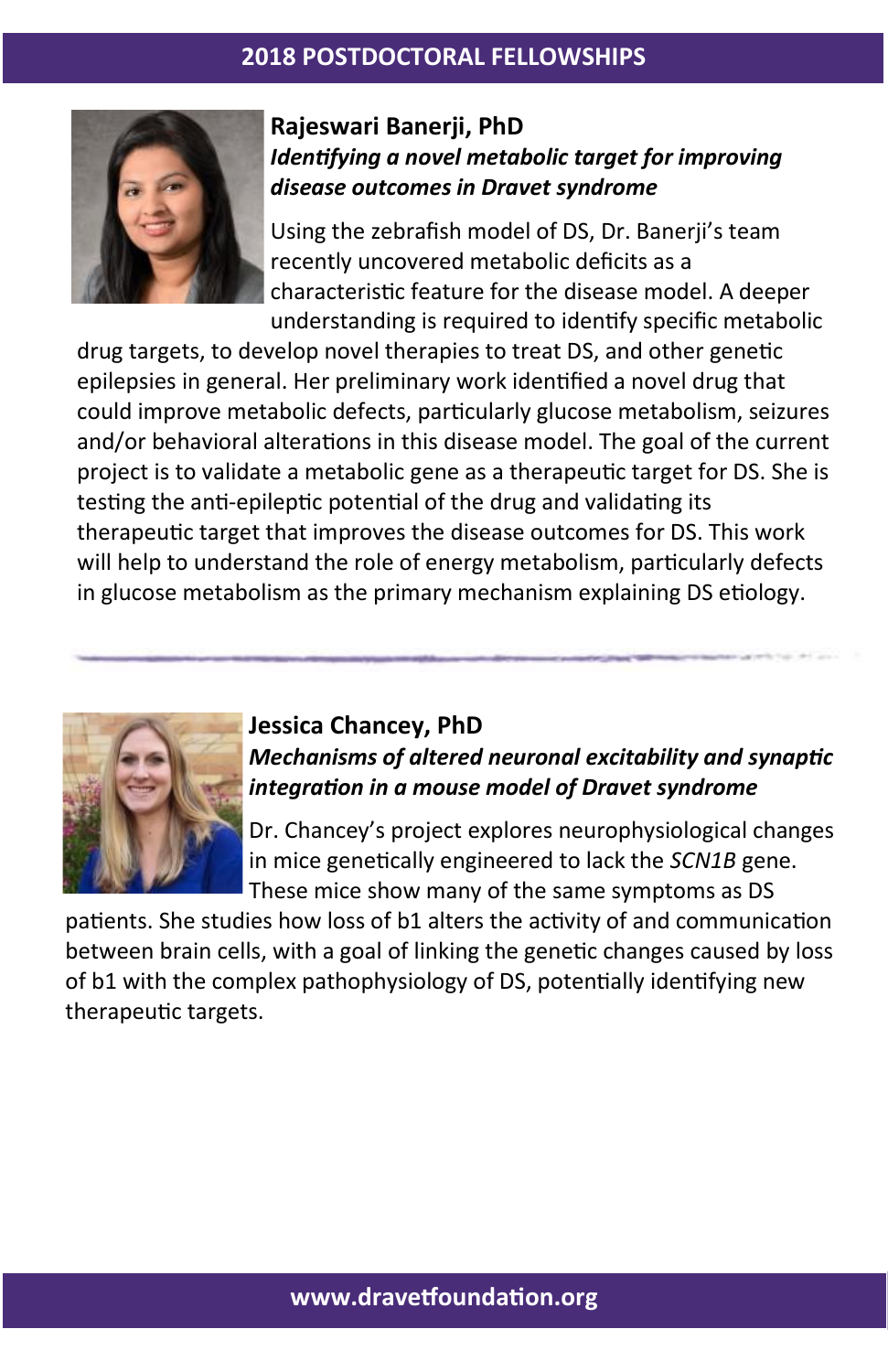

## **David R. Hampson, PhD**  *Exploring gene therapy to treat sudden unexpected death and other pathological features of Dravet syndrome*

Adeno-associated virus (AAV) is currently being tested in many human clinical trials covering a wide range of diseases and disorders, including neurological disorders.

They appear to be a safe and effective vector for gene therapy. However, the *SCN1A* gene is too large to fit in most known AAV. Dr. Hampson is creating and testing viral vectors containing various segments of DNA, including sodium channel subunits, in a mouse model of DS. Dr. Hampson has extensive experience with AAV with other disorders and we look forward to learning what this 2-year project yielded in the coming year.



# **Daniel Mulkey, PhD**  *Disordered breathing contributes to SUDEP in a mouse model of Dravet syndrome*

Dr. Mulkey sought to characterize respiratory behavior at the cellular, neural network, and whole animal levels in a mouse model of Dravet syndrome. Using a conditional mouse that can have an *Scn1a* mutation

turned on or off in various populations of cells, Dr. Mulkey's team induced inhibitory neurons to express the mutation and studied its effects on breathing. Despite having the mutation only expressed in this group of cells, the mice were phenotypically similar to mice with global *Scn1a* mutations, but were quicker to suffer from heat-induced seizures and death. The mice hypoventilated, had more apneas, and diminished response to carbon dioxide by two weeks of age, which corresponded to increased mortality. There were cellular differences in chemosensitive neurons as well, suggesting *Scn1a*  dysfunction disrupts respiratory control at several levels in the mouse.

Kuo FS, Cleary CM, LoTurco JJ, Chen X, Mulkey DK. Disordered breathing in a mouse model of Dravet syndrome. Elife. 2019 Apr 26;8. doi: 10.7554/eLife.43387.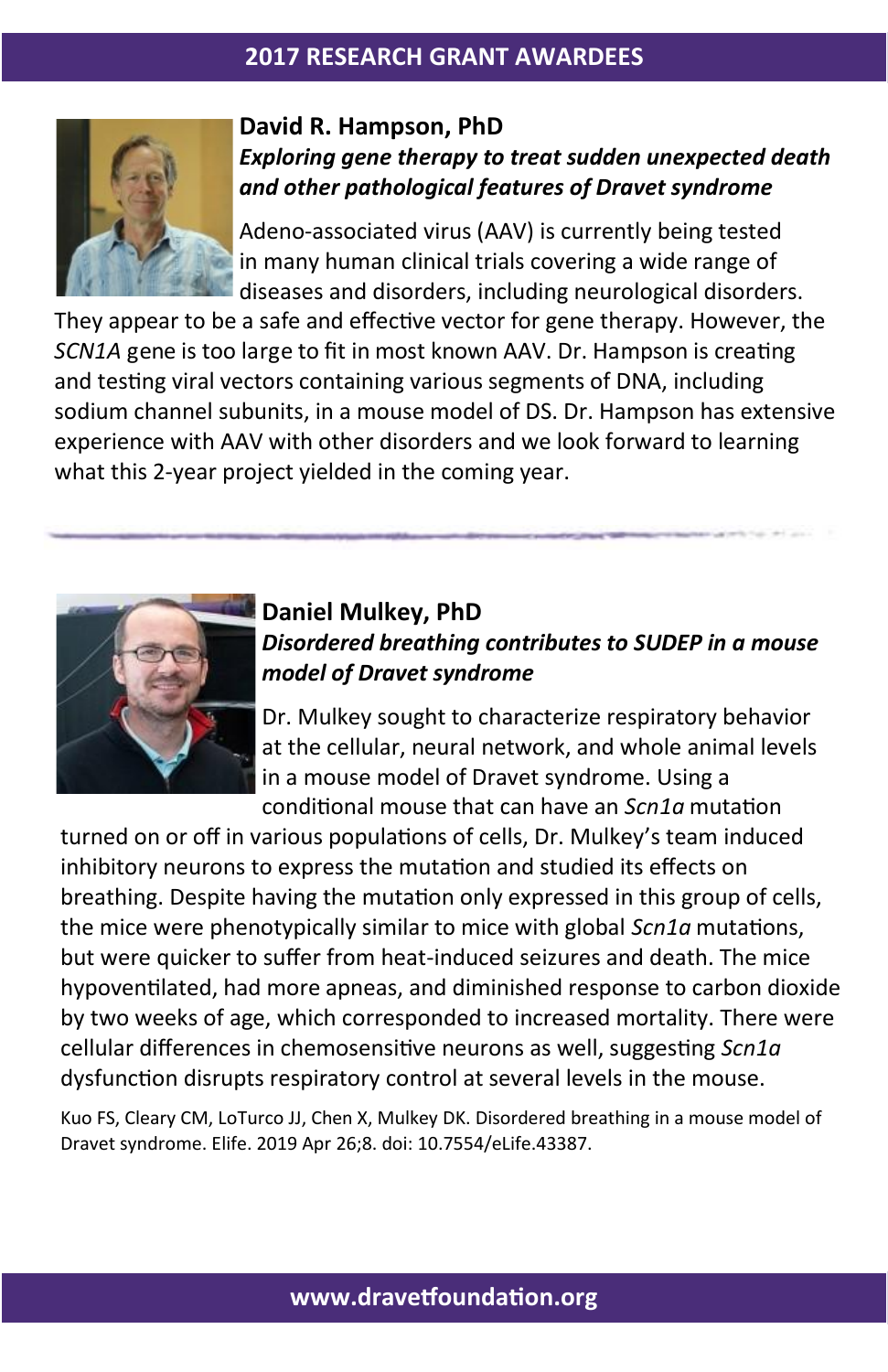#### **2017 POSTDOCTORAL FELLOWSHIP**



#### **Louis Dang, MD, PhD**  *Using human stem cell-derived neurons and cerebral organoids to model pathogenesis in Dravet syndrome*

Dr. Dang took Dravet syndrome patient skin cells and reprogrammed them into stem cells, then differentiated them into "mini brains," 3D structures

that resemble the developing human brain, to study the properties of excitatory and inhibitory neurons as they mature together. Understanding that excitatory Dravet syndrome neurons are hyperactive, possibly from overcompensation in *SCN8A*, they attempted to restore the normal activity in Dravet syndrome patient-derived excitatory neurons by decreasing *SCN8A* function. Since this project, Dr. Dang has continued his work with iPSCs and Dravet syndrome, expanding to the use of ASOs to target upstream open reading frames to increase *SCN1A* expression in neurons and has presented his recent research at professional conferences and our 2019 Day of Dravet community event.



**www.dravetfoundation.org**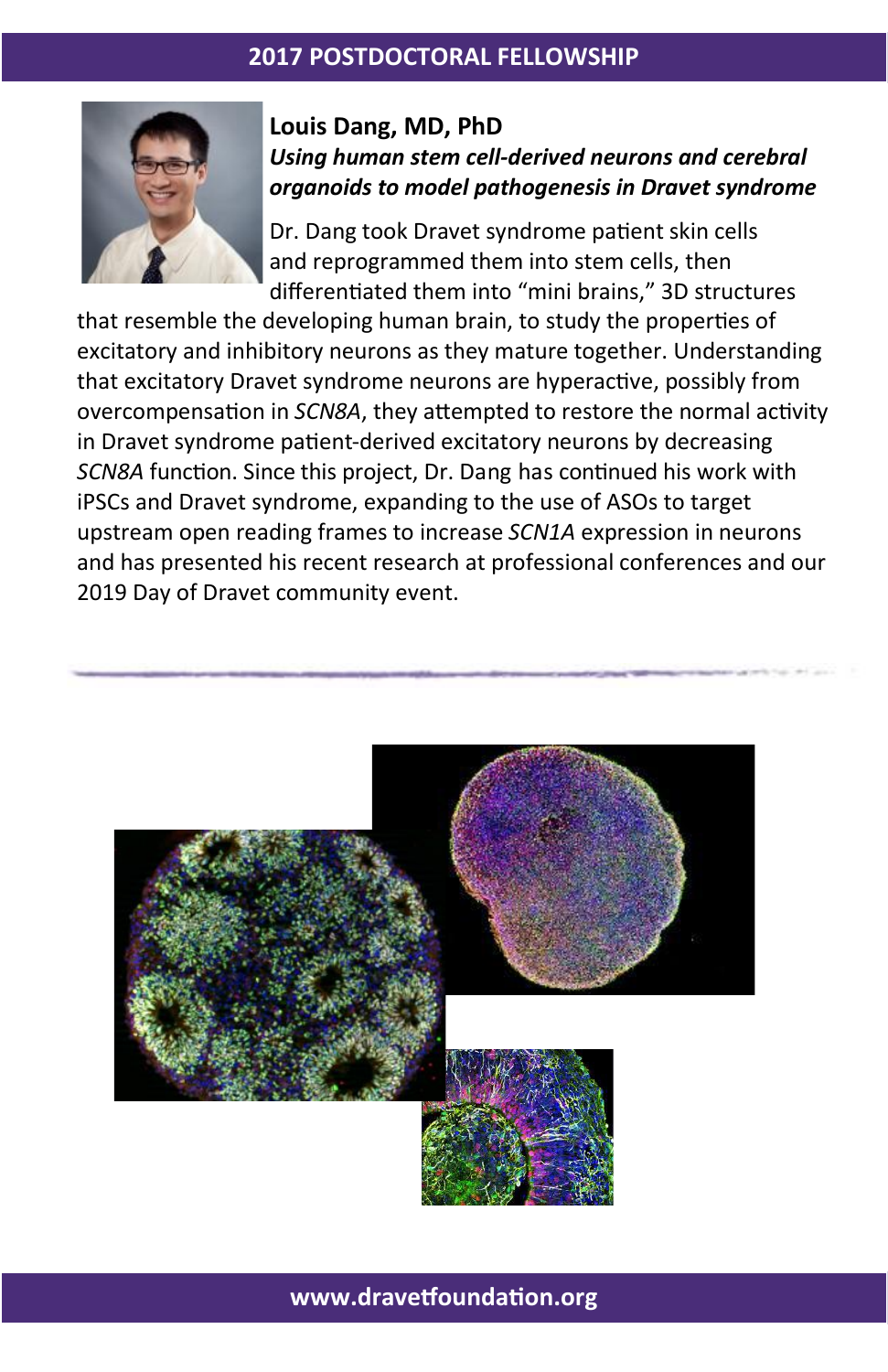

**Evangelos Kiskinis, PhD**  *Using patient specific iPSC-derived neurons to identify molecular biomarkers of drug treatment responsiveness in Dravet syndrome*

Using Dravet patient-derived iPSCs, Dr. Kiskinis and his lab compared brain cells of patients who had good seizure control to patients who had poor seizure control after

treatment, as well as those who've been completely refractory to treatment. By studying the electrical patterns, the molecular properties and the responses to drugs of these brain cells grown in a dish they aimed to: a) understand what makes brain cells respond well to drugs, and b) determine whether we can predict what drug would work best for each patient simply by studying their cells. Dr. Kiskinis has published several papers on iPSC models in various diseases, outlining the benefits of this approach as well as the challenges.

Simkin D, Kiskinis E. Modeling Pediatric Epilepsy Through iPSC-Based Technologies. Epilepsy Curr. 2018 Jul-Aug;18(4):240-245. doi: 10.5698/1535-7597.18.4.240.



# **Dennis Lal, PhD**  *A Novel System to evaluate SCN1A Pathogenicity*

Dr. Lal and his group developed novel methods to computationally distinguish pathogenic *SCN1A* variants from benign variants and related genes in patients with Dravet syndrome (DS) and related epilepsies. In their

analyses, they incorporated chemical, biological and other factors to identify differences between patients and controls. Dr. Lal has presented his characterization of *SCN1A* variants along with several other epilepsy-related genes at many recent conferences and continues to work on the "big data" side of genetics and Dravet syndrome.

Lal D, Reinthaler EM, Dejanovic B, May P, Thiele H, Lehesjoki AE, Schwarz G, Riesch E, Ikram MA, van Duijn CM, Uitterlinden AG, Hofman A, Steinböck H, Gruber-Sedlmayr U, Neophytou B, Zara F, Hahn A, Gormley P, Becker F, Weber YG, Cilio MR, Kunz WS, Krause R, Zimprich F, Lemke JR, Nürnberg P, Sander T, Lerche H, Neubauer BA. Evaluation of Presumably Disease Causing SCN1A Variants in a Cohort of Common Epilepsy Syndromes. PLoS One. 2016;11(3):e0150426. doi: 10.1371/journal.pone.0150426. eCollection 2016.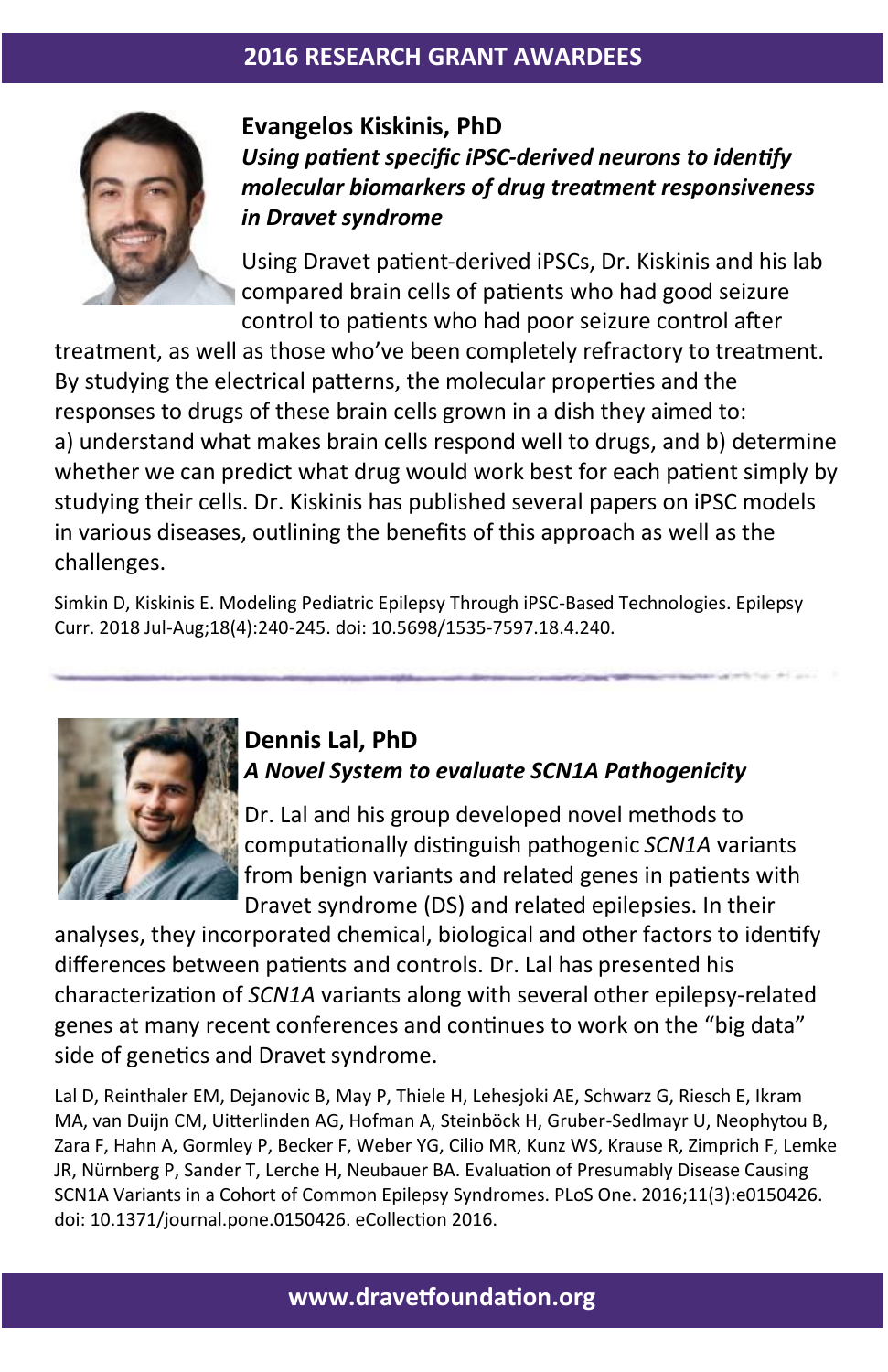

# **Ruth Westenbroek, PhD**  *Understanding the mechanisms and efficacy of cannabidiol (CBD)*

Dr. Westenbroek tested the hypothesis that CBD attenuates or completely eliminates thermally evoked seizures, spontaneous seizures and/or sudden

unexpected deaths using a mouse model of Dravet syndrome. She and her team found that a high dose of CBD (100 mg/kg) was needed to protect against seizures, while a low dose (10-20 mg/kg) improved social behaviors, and the improvement was lost at higher doses. They also found that antagonism of the lipid activated G protein coupled receptor (GPR55) may mediate the increased inhibition.

Kaplan JS, Stella N, Catterall WA, Westenbroek RE. Cannabidiol attenuates seizures and social deficits in a mouse model of Dravet syndrome. Proc Natl Acad Sci U S A. 2017 Oct 17;114(42):11229-11234. doi: 10.1073/pnas.1711351114.



## **Orrin Devinsky, MD**  *Ataluren Trial*

Dr. Devinsky led a small clinical trial of ataluren (Translarna<sup>TM</sup>, formerly PTC 124) in 8 patients with Dravet syndrome and 8 patients with CDKL5. Ataluren has shown some promise in reading through

premature termination codons in other genetic disorders, although its efficiency and efficacy has been a topic of concern. Because a significant number of patients with DS have premature termination codons, it was important to investigate on the community's behalf, and results of this double-blind placebo controlled cross-over study may be available soon. Dr. Devinsky continues to advocate for better treatments for patients with Dravet syndrome and has been involved in several clinical trials and research studies.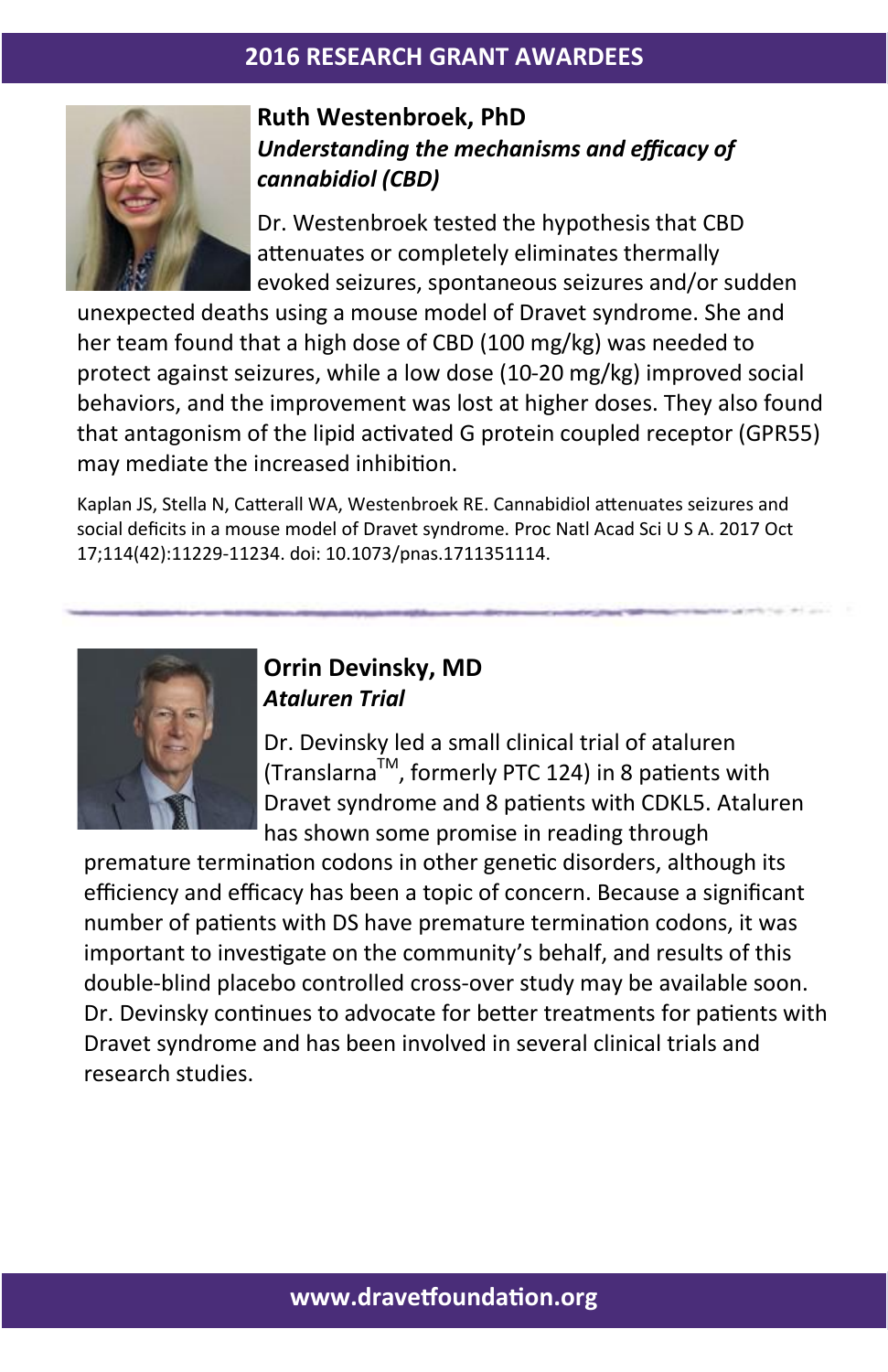# **2016 POSTDOCTORAL FELLOWSHIPS**



# **Jeffrey Calhoun, PhD**  *Target validation of thalamic T-type calcium channels in a mouse model of Dravet syndrome*

Researchers previously identified a modifier gene, *Cacna1g*, that influences seizure susceptibility in a mouse model of Dravet syndrome. Dr. Calhoun sought to determine

whether *Cacna1g* and related gene *Cacna1h* are potential molecular targets for therapy using genetic and pharmacological tools in a mouse model of Dravet syndrome, and to map the neuronal circuits activated during seizure initiation and propagation. Since this project, he has further investigated the source of phenotypic variability in Dravet syndrome using QTL mapping and RNA-seq analysis on the genetic background of the two most common strains in research. He found that age-related and seizure-related differences in genetic expression yielded the most prominent disparities (compared to genotype and strain), suggesting potential differences in developmental trajectory during disease onset.

Hawkins NA, Calhoun JD, Huffman AM, Kearney JA. Gene expression profiling in a mouse model of Dravet syndrome. Exp Neurol. 2019 Jan;311:247-256. doi: 10.1016/



# **Aliesha Griffin, PhD**  *Optimization of clemizole as a novel treatment for Dravet syndrome*

In previous work, Dr. Baraban's lab showed that clemizole (an antihistamine), trazodone, lorcaserin, and fenfluramine were able to significantly reduce these

seizure-like episodes in a zebrafish model of Dravet syndrome. Because of the focus of serotonin-modulators in DS and the fact that antihistamines can lower seizure threshold, Dr. Griffin and her team designed 28 analogs of clemizole and tested them in the zebrafish. They found three clemizole analogs with serotonergic properties that also had strong anti-seizure properties, and conducted further mechanistic studies to determine which HT receptors were involved. All three reduced high-velocity (seizure-like) swim behavior in the zebrafish and also suppressed electrographic seizure activity, and they are now in preclinical development by Epygenix.

Griffin AL, Jaishankar P, Grandjean JM, Olson SH, Renslo AR, Baraban SC. Zebrafish studies identify serotonin receptors mediating antiepileptic activity in Dravet syndrome. Brain Commun. 2019;1(1):fcz008. doi: 10.1093/braincomms/fcz008

**www.dravetfoundation.org**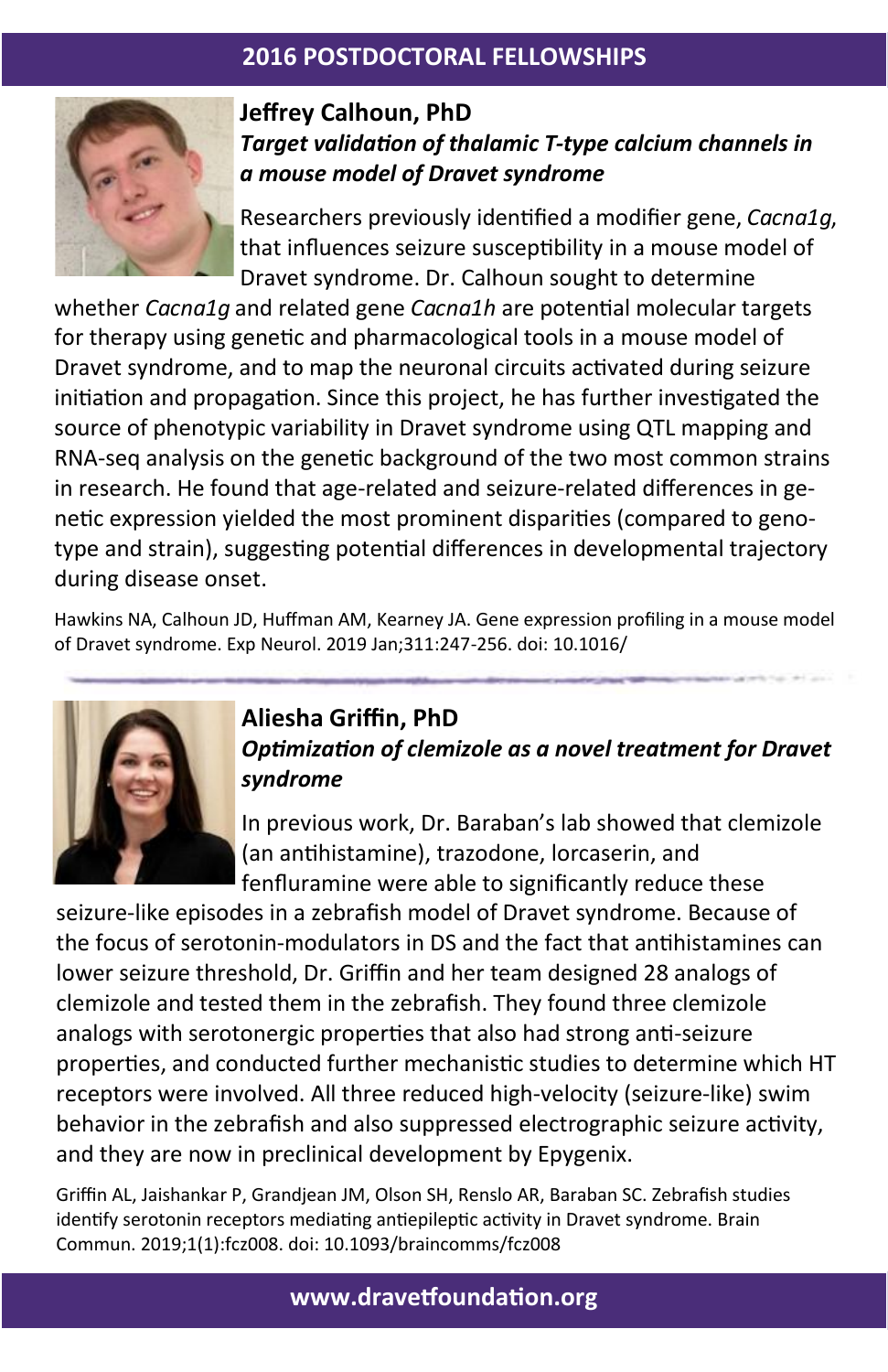

#### **Alex Nord, PhD**  *Regulation of SCN1A expression as pathogenic mechanism in Dravet Syndrome*

Dr. Nord's work focused on characterizing the regulatory element(s) that likely contribute to *SCN1A*  dysfunction and the varied clinical picture of DS

patients by creating a mouse model that harbored a deletion of a specific non-coding regulatory element sequence. They found that homozygous deletion of the regulatory element was lethal after post-natal day 28, and both the heterozygous and homozygous mice had a significant reduction in *Scn1a* transcript levels. They also worked on characterization of neurodevelopmental and behavioral phenotypes of this alternate DS mouse model.

Stradleigh TW, et al. (2016) The role of Scn1a-associated non-coding DNA regulatory elements in expression of Nav1.1: a novel alternative mouse model for Dravet syndrome. AES 2016 Annual Meeting Abstract Database. AESnet.org



# **John C. Oakley, MD, PhD**

*Understanding the relationship between gene mutation, seizures, and cognitive impairment in Dravet syndrome*

Dr. Oakley worked with a DS mouse model to determine whether a reduction in *Scn1a* expression beginning in adulthood, in the absence of prior

seizures, is sufficient for seizure susceptibility and cognitive impairment. At the heart of gene therapy is the assumption that restoring healthy *SCN1A*  expression will improve the outcome for patients already diagnosed with Dravet syndrome, and Dr. Oakley's studies hoped to provide initial data to support this assumption. Therefore, Dr. Oakley and his team also sought the converse of their first goal: To determine whether, under optimal conditions, restoring *Scn1a* expression in adulthood improves cognition and seizures. Since this project, Dr. Oakley's publications have focused on further characterization of interneuron inhibition, sleep impairment, and sharp wave ripples in Dravet syndrome.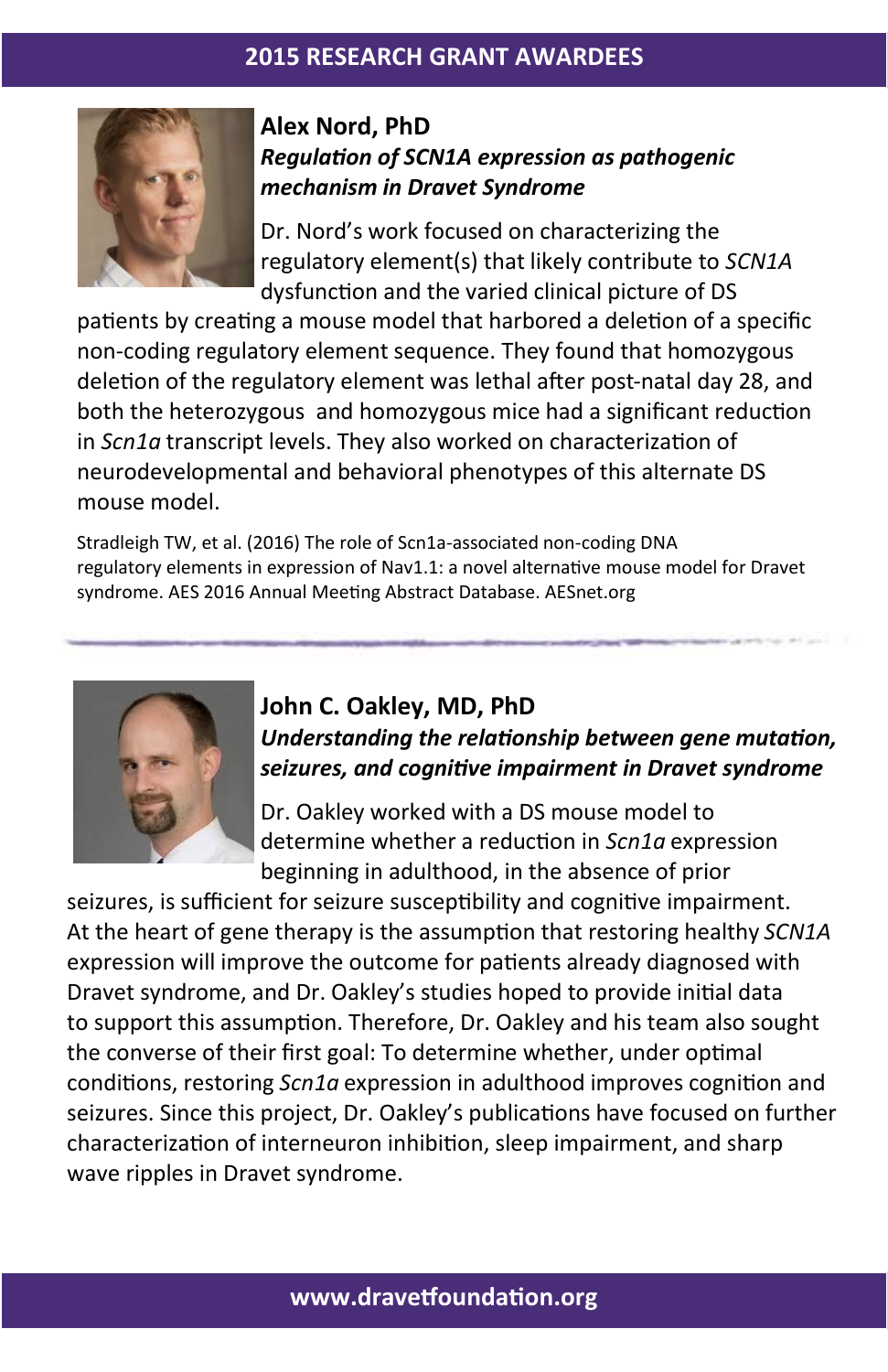

## **Samir Das, PhD**  *Structure and function of the sodium channel Beta 1 subunit: a target for Dravet syndrome mutations*

Dr. Das used high resolution crystallography to determine the structure of the beta 1 subunit, positioning each atom in the protein. He then sought

to determine several mutations' effects on the protein's ability to fold, function, and remain stable under thermal pressure. Since this project, Dr. Das has continued his work in identifying crystal structure of several sodium channel subunits.

Das S, Gilchrist J, Bosmans F, Van Petegem F. Binary architecture of the Na<sub>v</sub>1.2-ß2 signaling complex. eLife 2016;5:e10960. DOI: 10.7554/eLife.10960



# **Alison Muir, PhD**  *Dravet Syndrome – Where are the missing mutations?*

Dr. Muir and collaborators looked for the "missing" mutations in the small portion of patients diagnosed with Dravet syndrome in whom no genetic mutation has been found. Certain types of mutations are missed by

conventional testing and may be present in patients without a genetic diagnosis. Dr. Muir looked at mosaic mutations of *SCN1A* found in only a subset of cells and tissues and regulatory mutations that cause changes to how much protein is made. Several projects and publications have resulted from this initial funding and the work of her collaborators, including the discovery of a patient with a low level of mosaicism (8.3% and 6.9%) for two separate variants at the same *SCN1A* nucleotide position.

Muir AM, King C, Schneider AL, Buttar AS, Scheffer IE, Sadleir LG, Mefford HC. Double somatic mosaicism in a child with Dravet syndrome. Neurol Genet. 2019 Jun;5(3):e333. doi: 10.1212/ NXG.0000000000000333.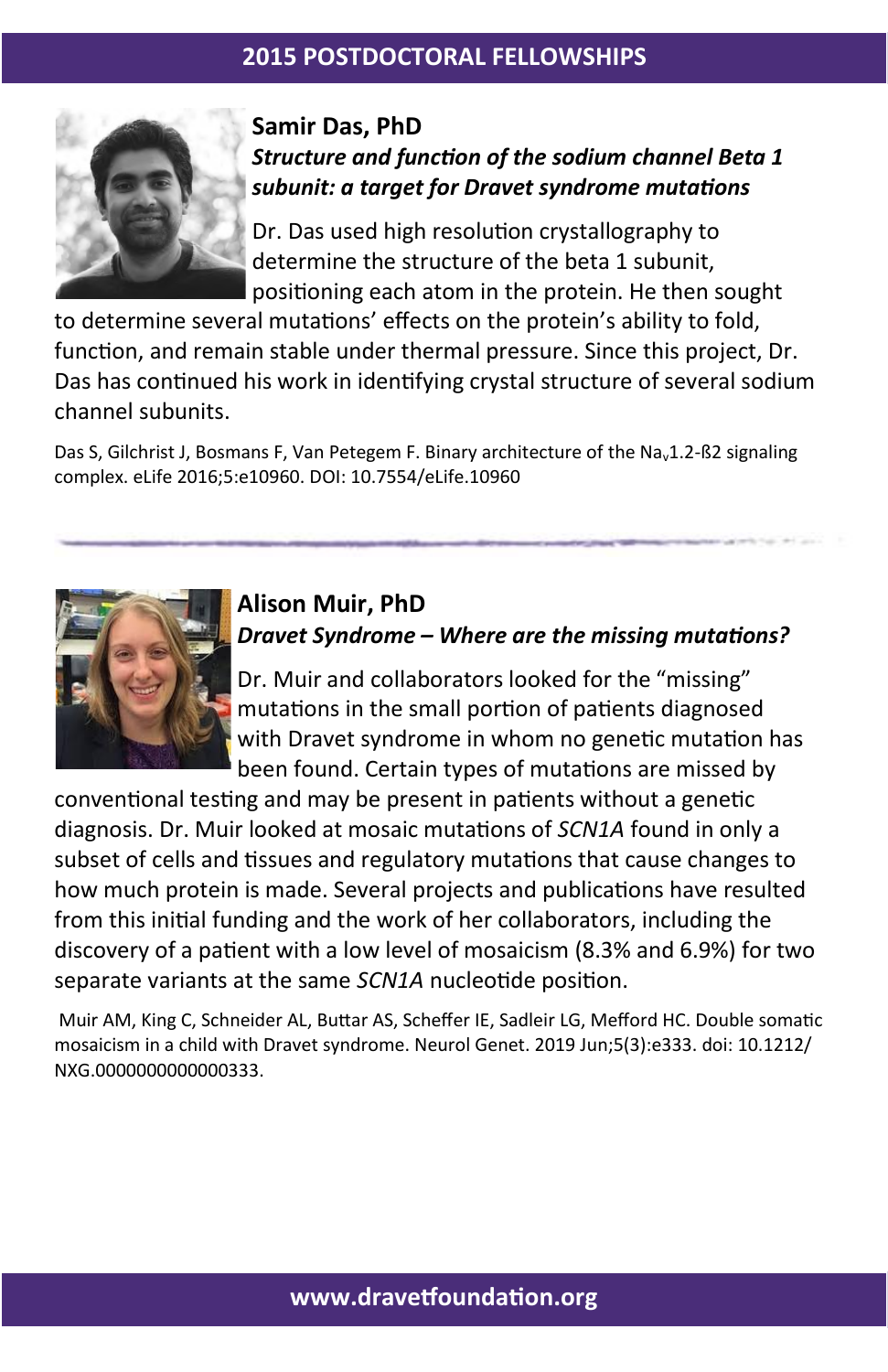

# **Theodore R. Cummins, PhD**  *Targeting resurgent sodium currents for treatment of Dravet syndrome*

Dr. Cummins studied effects of several compounds including cannabidiol and anandamine on human sodium channels  $Na<sub>v</sub>1.1$  and  $Na<sub>v</sub>1.6$ , focusing on peak

transient and resurgent sodium currents from wild-type and mutant channels. The team found that cannabidiol inhibited resurgent current, suggesting its anticonvulsant effects could be through its actions on voltage-gated sodium channels.

Patel RR, Barbosa C, Brustovetsky T, Brustovetsky N, Cummins TR. Aberrant epilepsy-associated mutant Nav1.6 sodium channel activity can be targeted with cannabidiol. Brain. 2016 Aug;139(Pt 8):2164-81. doi: 10.1093/brain/aww129.



#### **Alfred L. George, Jr., MD**  *Novel Pharmacological Therapy for Dravet Syndrome*

Dr. George, along with collaborators Dr. Jennifer Kearney and Dr. Christopher Thompson, investigated the mechanisms underlying a serendipitous observation that GS967 prevented premature death in a mouse model of Dravet syndrome. During their research, they

discovered that GS967, a known sodium channel blocker, improved survival of *Scn1a*+/- mice and suppressed spontaneous seizures, which they attribute to their findings that it does not appear to affect action potential in the interneurons, but suppresses firing in pyramidal neurons. Since then, Dr. George has pursued further study and development of GS967 as a treatment for gain-of-function *SCN8A* mutations and potential indirect treatment for loss of function *SCN1A* mutations. Dr. George continues to be a leader in research for Dravet syndrome.

Anderson LL, Hawkins NA, Thompson CH, Kearney JA, George AL Jr. Unexpected Efficacy of a Novel Sodium Channel Modulator in Dravet Syndrome. Sci Rep. 2017 May 10;7(1):1682. doi: 10.1038/s41598-017-01851-9.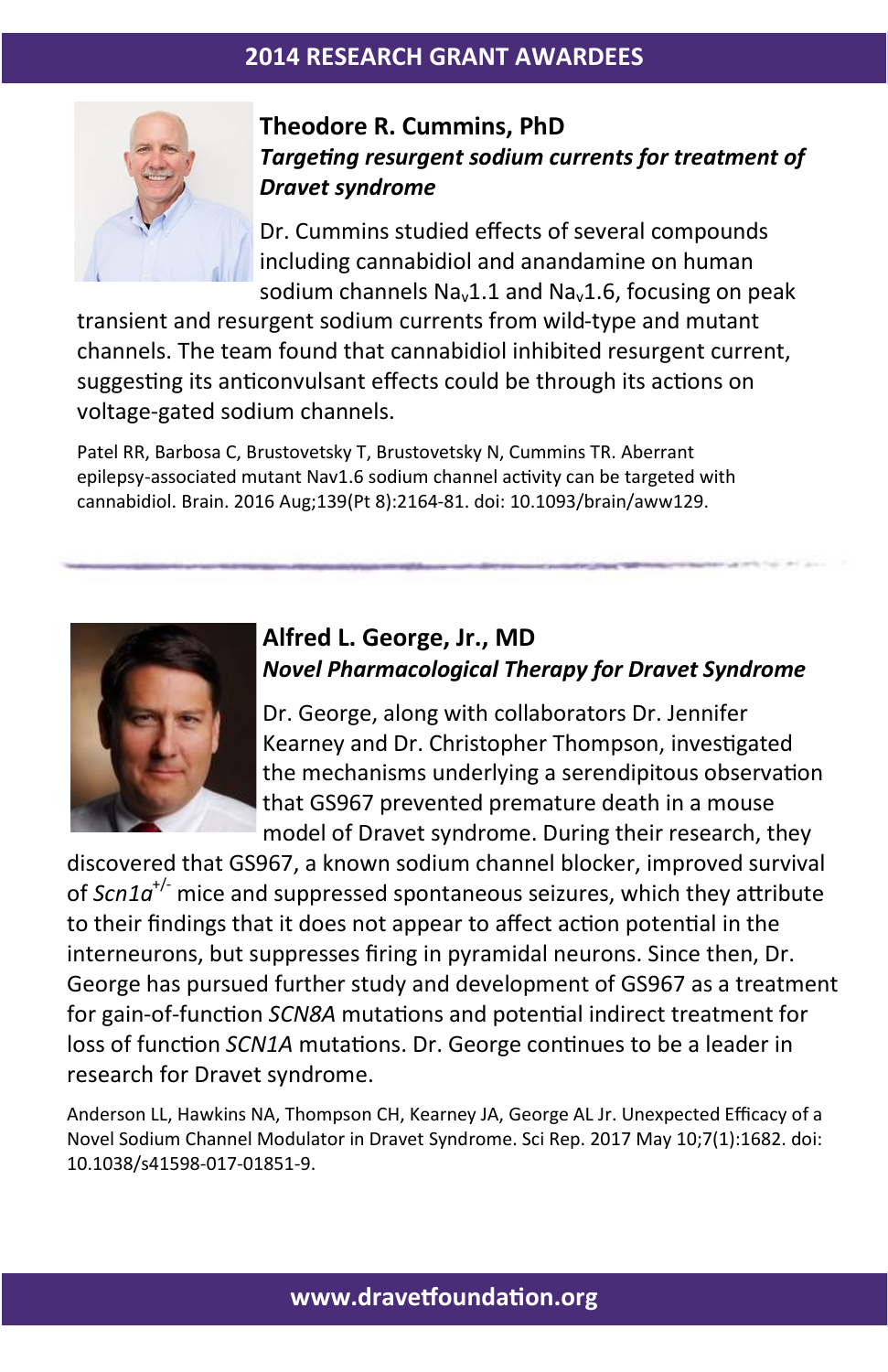

# **Elaine C. Wirrell, MD**  *Dravet Syndrome North American Consensus Project*  **(Funding provided through an unrestricted grant from GW Pharmaceuticals)**

In this unprecedented project, a group of expert physicians in Dravet syndrome in North America worked

together with parents of patients with Dravet syndrome to evaluate the level of consensus in diagnosis, evaluation, management, and treatment of Dravet syndrome. The panel reached strong consensus on clinical presentation, the need for early genetic testing, first and second line treatments, rescue therapies, comorbidity screening, and several other areas. This paper has been used as the standard of care for patients with Dravet syndrome in North America and formed the basis for DSF's physician and family brochures, which are used to educate non-experts in Dravet syndrome.

Wirrell EC, Laux L, Donner E, Jette N, Knupp K, Meskis MA, Miller I, Sullivan J, Welborn M, Berg AT. Optimizing the Diagnosis and Management of Dravet Syndrome: Recommendations From a North American Consensus Panel. Pediatr Neurol. 2017 Mar;68:18-34.e3. doi: 10.1016/ j.pediatrneurol.2017.01.025.



**www.dravetfoundation.org**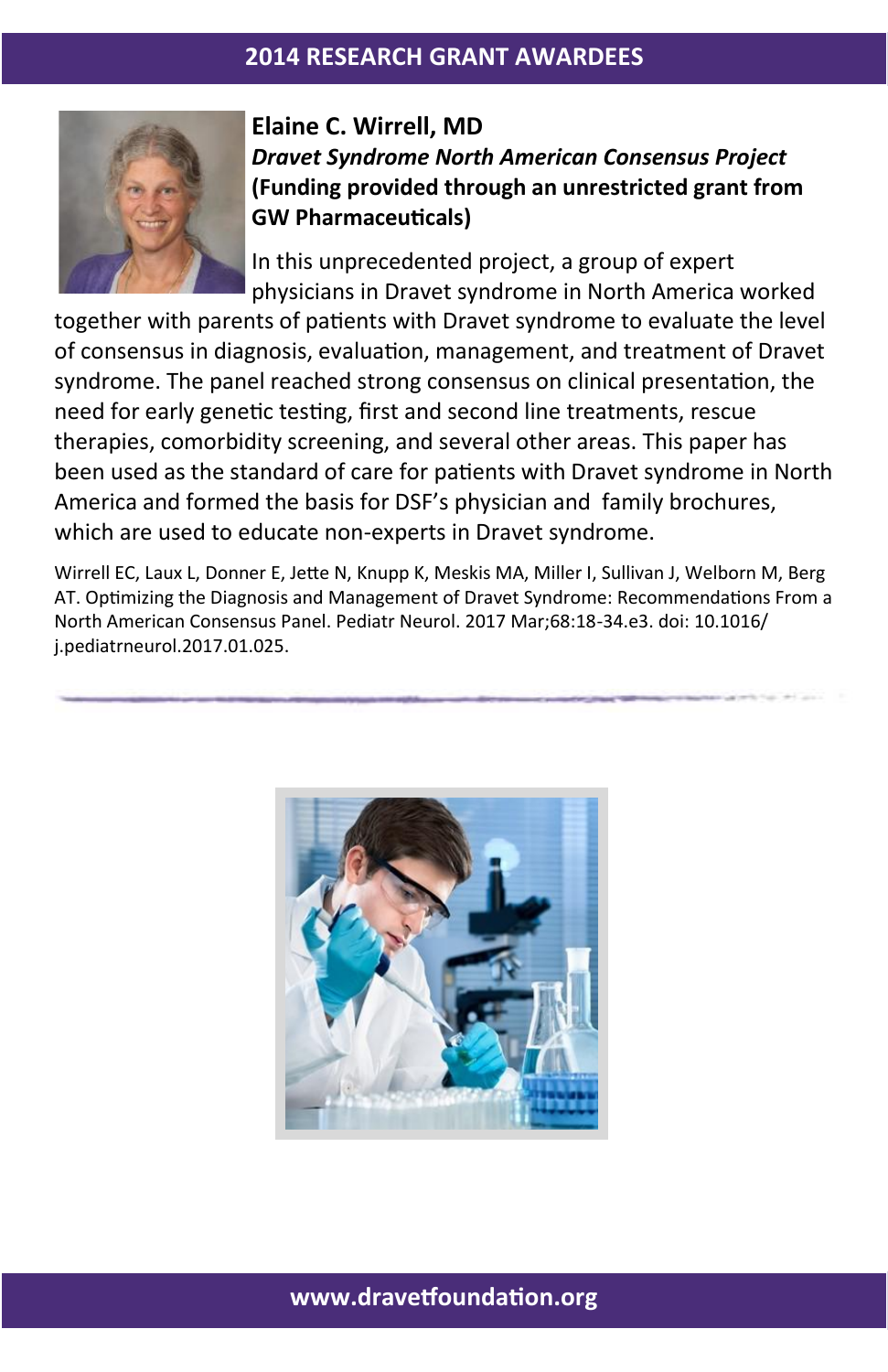# **2014 POSTDOCTORAL FELLOWSHIPS**



## **MacKenzie Howard, PhD**  *Neural progenitor cell transplantation for the study and treatment of Dravet syndrome*

Dr. Howard tested the effectiveness of transplanting non -DS cells into the hippocampus of DS mice, where they might develop into inhibitory interneurons. Successful transplantation revealed that exogenous cells

develop rapidly and send and receive signals according to their cell type, potentially increasing inhibitory control. Since this postdoctoral fellowship, Dr. Howard has continued to work on neuronal cell transplantation and electrographic measurement in mouse models of epilepsy, published prolifically, and become Assistant Professor at UT Austin with his own lab focused on cellular and neural circuit changes that affect cognition in neurological disease mutations.

Howard MA, Baraban SC. Synaptic integration of transplanted interneuron progenitor cells into native cortical networks. J. Neurophysiology. 2016. 116:2, 472-478. doi: 10.1152/ jn.00321.2016.



# **Jacy Wagnon, PhD**  *Brain transcriptomes in SCN1A and SCN8A related epileptic encephalopathies*

Dr. Wagnon analyzed gene expression in Scn1a and Scn8A mouse models to identify common, shared pathological pathways that may provide new targets

for treatment and prevention of seizures and SUDEP. While most *SCN1A* mutations result in loss of function of the sodium channel Na $<sub>v</sub>1.1$ , most</sub> *SCN8A* mutations actually result in gain of function of the sodium channel Nav1.6. Since completing this project, Dr. Wagnon has conducted in-depth investigation of gene expression in *SCN8A* mouse models, analyzing RNA-seq data and has identified increased abundance of certain transcripts after seizures, supporting the theory that *SCN8A* mutations lead to changes in the brain that contribute to encephalopathy.

Wagnon JL, Barker BS, Hounshell JA, Haaxma CA, Shealy A, Moss T, Parikh S, Messer RD, Patel MK, Meisler MH. Pathogenic mechanism of recurrent mutations of SCN8A in epileptic encephalopathy. Ann Clin Transl Neurol. 2016 Feb;3(2):114-23. doi: 10.1002/acn3.276.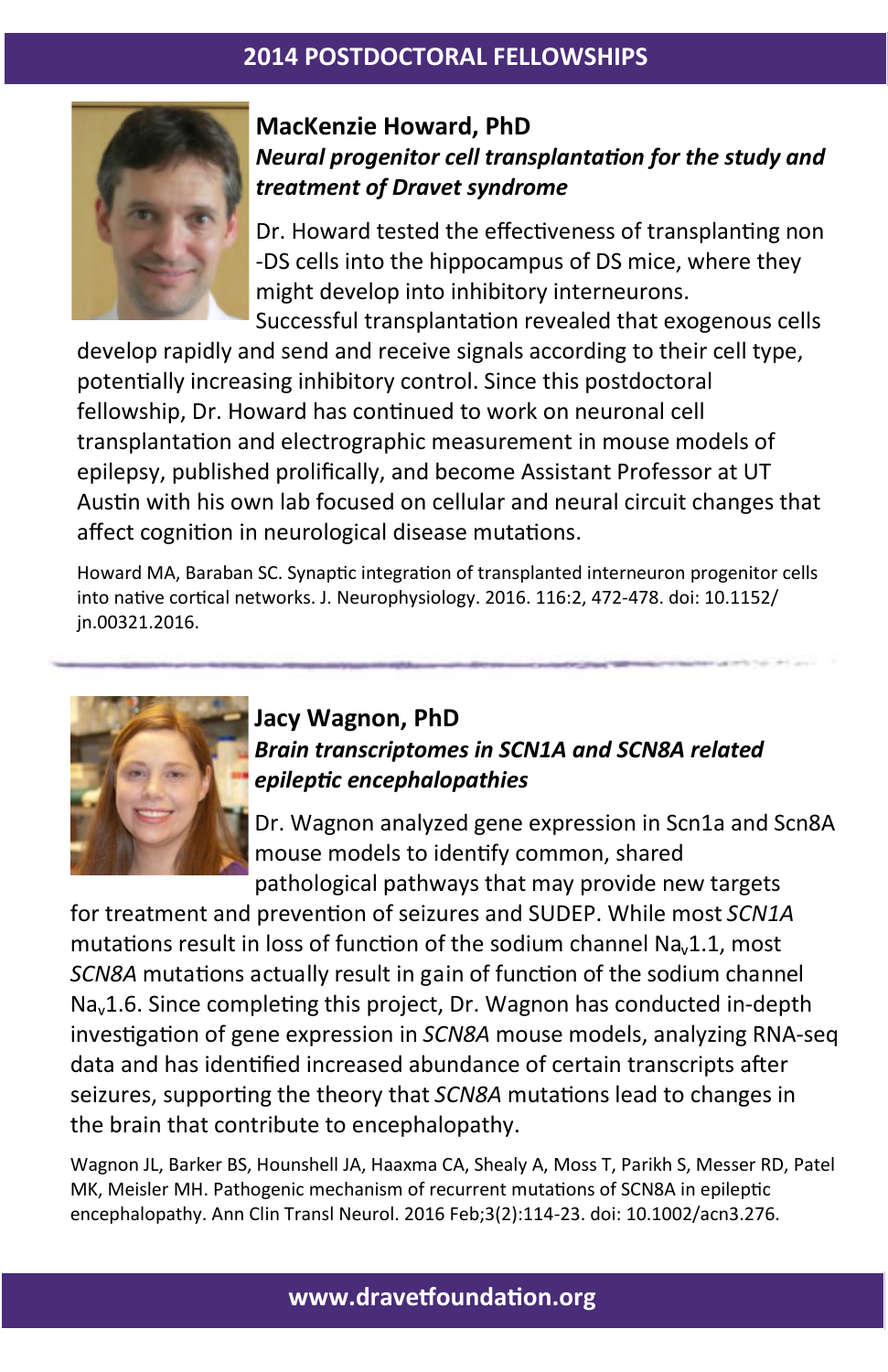

## **Michael Hammer, PhD**  *Identifying modifier genes in patients with SCN1A haploinsufficiency using whole exome sequencing*

To answer the common question from parents, "What does my child's mutation type mean for future outcome?" Dr. Hammer explored the role that other "modifier"

genes play in causing clinical variation among patients with *SCN1A* truncation mutations. This project spawned several other projects, and led Dr. Hammer and colleagues to look at the genetic background of mild phenotypic cases of *SCN1A* haploinsufficiency compared to the severe phenotypic cases. Their work suggests a cumulative effect of rare variants which do not affect phenotype unless present in conjunction with truncation mutations of *SCN1A,*  rather than any discrete modifying genes.

Hammer MF, Ishii A, Johnstone L, Tchourbanov A, Lau B, Sprissler R, Hallmark B, Zhang M, Zhou J, Watkins J, Hirose S. Rare variants of small effect size in neuronal excitability genes influence clinical outcome in Japanese cases of SCN1A truncation-positive Dravet syndrome. PLoS One. 2017;12(7):e0180485. doi: 10.1371/journal.pone.0180485.



## **Yvonne Wu, MD, MPH**  *Incidence and predictors of DS: A population based study*

Dr. Wu studied a large birth cohort of over 120,000 infants born in the Kaiser Permanente Medical Care Program in Northern California. She and her team reviewed all inpatient and outpatient medical records to determine the incidence of Dravet syndrome based on

established clinical criteria, then performed genetic testing on the patients diagnosed with DS. They found that 1:15,700 births between 2007 and 2010 qualified for a clinical diagnosis of DS, and 6/8 of those cases (1:20,900) also had a de novo *SCN1A* mutation. This meant that Dravet syndrome is likely nearly twice as common in the US as was previously thought.

Wu YW, Sullivan J, McDaniel SS, Meisler MH, Walsh EM, Li SX, Kuzniewicz MW. Incidence of Dravet Syndrome in a US Population. Pediatrics. 2015 Nov;136(5):e1310-5. doi: 10.1542/peds.2015-1807.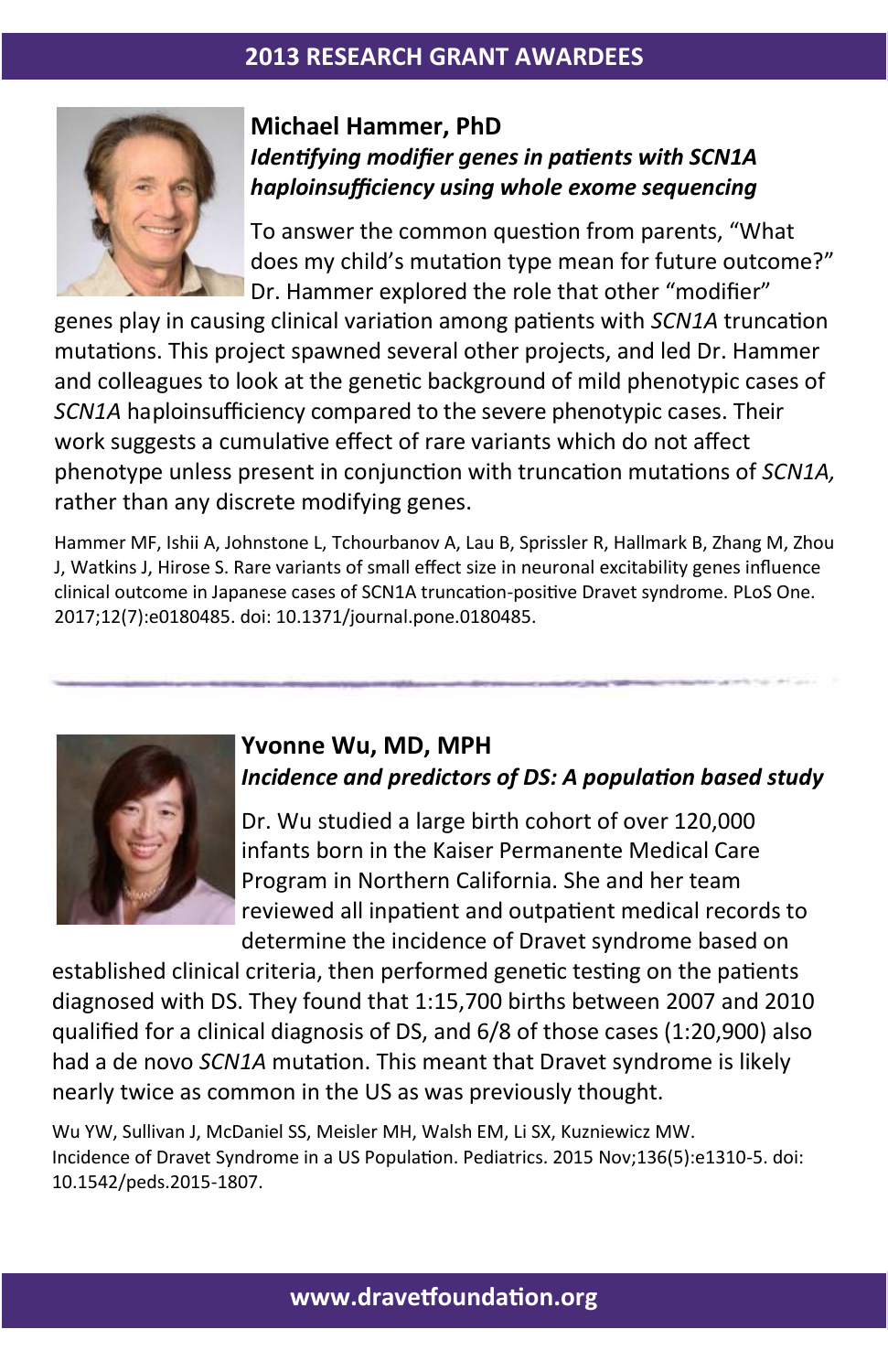

## **Jokūbas Žiburkus, PhD**  *Adenosine A1 agonist control of seizure activity in Dravet syndrome*

Adenosine is an inhibitory modulator of neuronal activity, and during seizures adenosine levels increase in the brain and suppress seizure activity. Too much

activation of adenosine receptors in the brain stem, however, can induce severe respiratory depression. Dr. Žiburkus, in collaboration with Dr. Jeffrey Noebels, tested an adenosine A1 agonist in hippocampal slices and found it can impart seizure resistance to temperature induced seizures.

Gu F, Hazra A, Aulakh A, Žiburkus J. Purinergic control of hippocampal circuit hyperexcitability in Dravet syndrome. Epilepsia. 2014 Feb;55(2):245-55. doi: 10.1111/epi.12487.



## **Se Hee Kim, MD and Linda Laux, MD**  *Predictive factors for long-term cognitive outcome in Dravet syndrome*

Dr. Laux and Dr. Kim sought to identify predictive factors for favorable cognitive outcome in a cohort of 135 Dravet syndrome patients followed from 2008 to 2013

at the Ann & Robert H. Lurie Children's Hospital Northwestern University. It is believed that early detection and early appropriate management will lead to a better long-term cognitive outcome in Dravet syndrome patients, but cognitive outcomes have proven difficult to study. Dr. Laux and Dr. Kim presented a poster at the 2014 AES meeting outlining their results from analyzing ABAS testing in patients with DS. ABAS scores decreased with age with a rapid drop until approximately 9 years of age, at which point scores may have leveled off, though the ABAS scoring is less accurate at lower levels. Patients with Dravet had higher social skill and lower practical skill. In general, higher IQ was associated with higher General Adaptive Score.

S.H. Kim et al. (2014) Adaptive Function in Dravet Syndrome. AES 2014 Annual Meeting Abstract Database. AESnet.org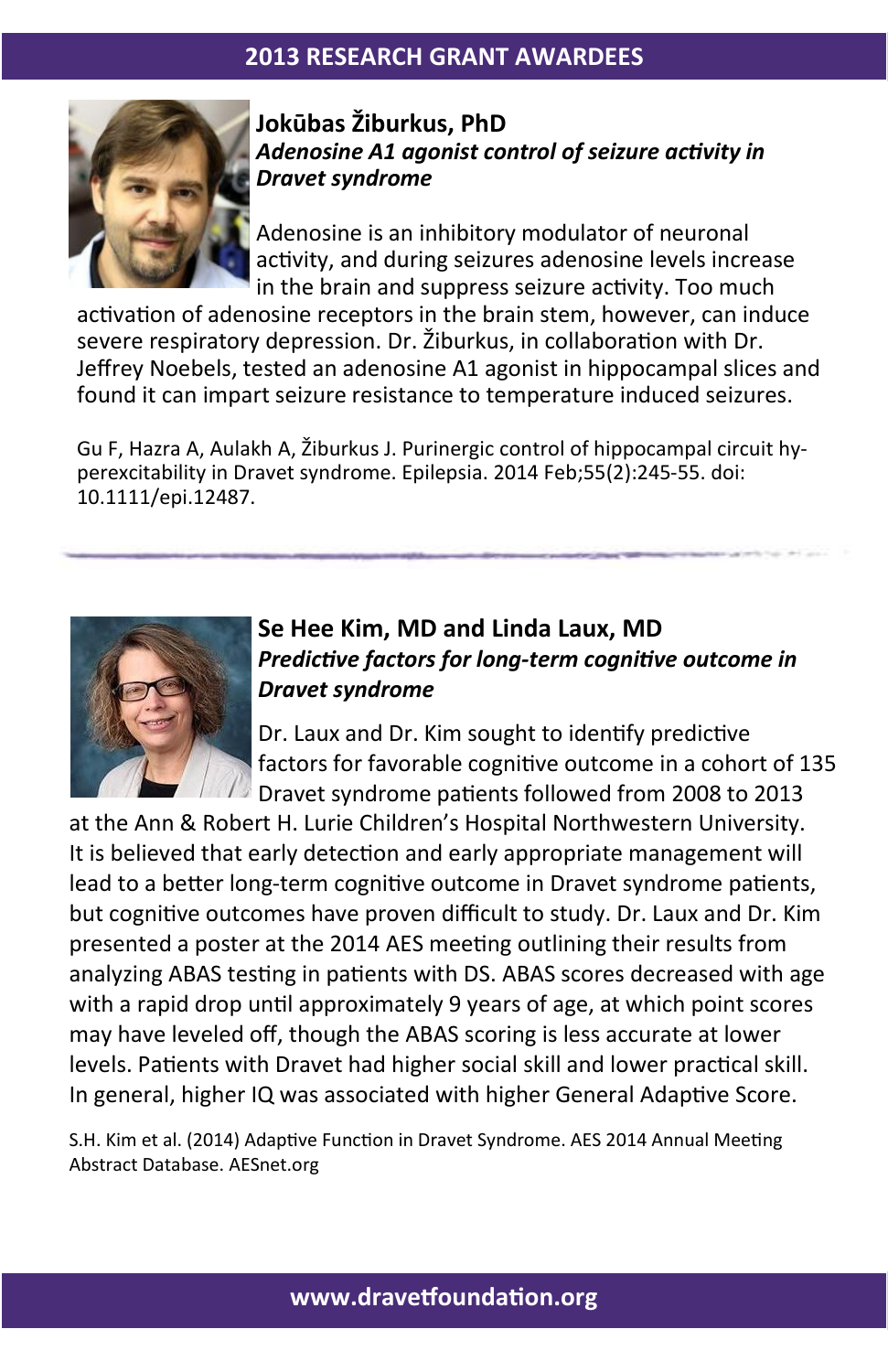

**Jingqiong "Katty" Kang, MD, PhD**  *Probing synaptic changes in a novel mouse model of severe epilepsy with nanoparticle-enabled 3D superresolution imaging*

Dr. Kang's project focused on understanding the role of GABAA receptors (GABR) in the etiology of epilepsies, including Dravet syndrome. GABR are a family of genes

encoding 19 protein subunits which, in different combinations, mediate the majority of brain inhibition. While some mutations in GABR genes result in mild epilepsies, others result in severe neurodevelopmental defects. Dr. Kang's team will try to understand the mechanisms underlying each. As a result of this project, Dr. Kang also studied a GABRG2 knockout mouse model and found impaired GABAergic transmission and neuronal dysfunction in these brainstem nuclei are involved in the cardiorespiratory collapse in SUDEP. She continues to look at GABR genes in Dravet syndrome, including their treatment with various DS-associated drugs.

Xia G, P Pourali S, Warner TA, Zhang CQ, L Macdonald R, Kang JQ. Altered GABAA receptor expression in brainstem nuclei and SUDEP in Gabrg2(+/Q390X) mice associated with epileptic encephalopathy. Epilepsy Res. 2016 Jul;123:50-4. doi: 10.1016/j.eplepsyres.2016.04.002.



## **Annapurna Poduri, MD, MPH**  *Genetics of severe early onset epilepsies*

Dr. Poduri used her experience with genetics and several early onset epileptic encephalopathy syndromes (including Dravet, infantile spasms, Ohtahara, and others) to further clarify the relationship between

genotype and phenotype. They examined EEG, MRI, and seizure presentation of a cohort of patients with early myoclonic encephalopathy, and searched the whole exome for patients who did not have a previously identified epilepsy associated mutation. Dr. Poduri has continued to excel in genetics of early epilepsy syndromes, including Dravet syndrome, and this is just one of several publications:

Olson HE, Kelly M, LaCoursiere CM, Pinsky R, Tambunan D, Shain C, Ramgopal S, Takeoka M, Libenson MH, Julich K, Loddenkemper T, Marsh ED, Segal D, Koh S, Salman MS, Paciorkowski AR, Yang E, Bergin AM, Sheidley BR, Poduri A. Genetics and genotype-phenotype correlations in early onset epileptic encephalopathy with burst suppression. Ann Neurol. 2017 Mar;81(3):419- 429. doi: 10.1002/ana.24883.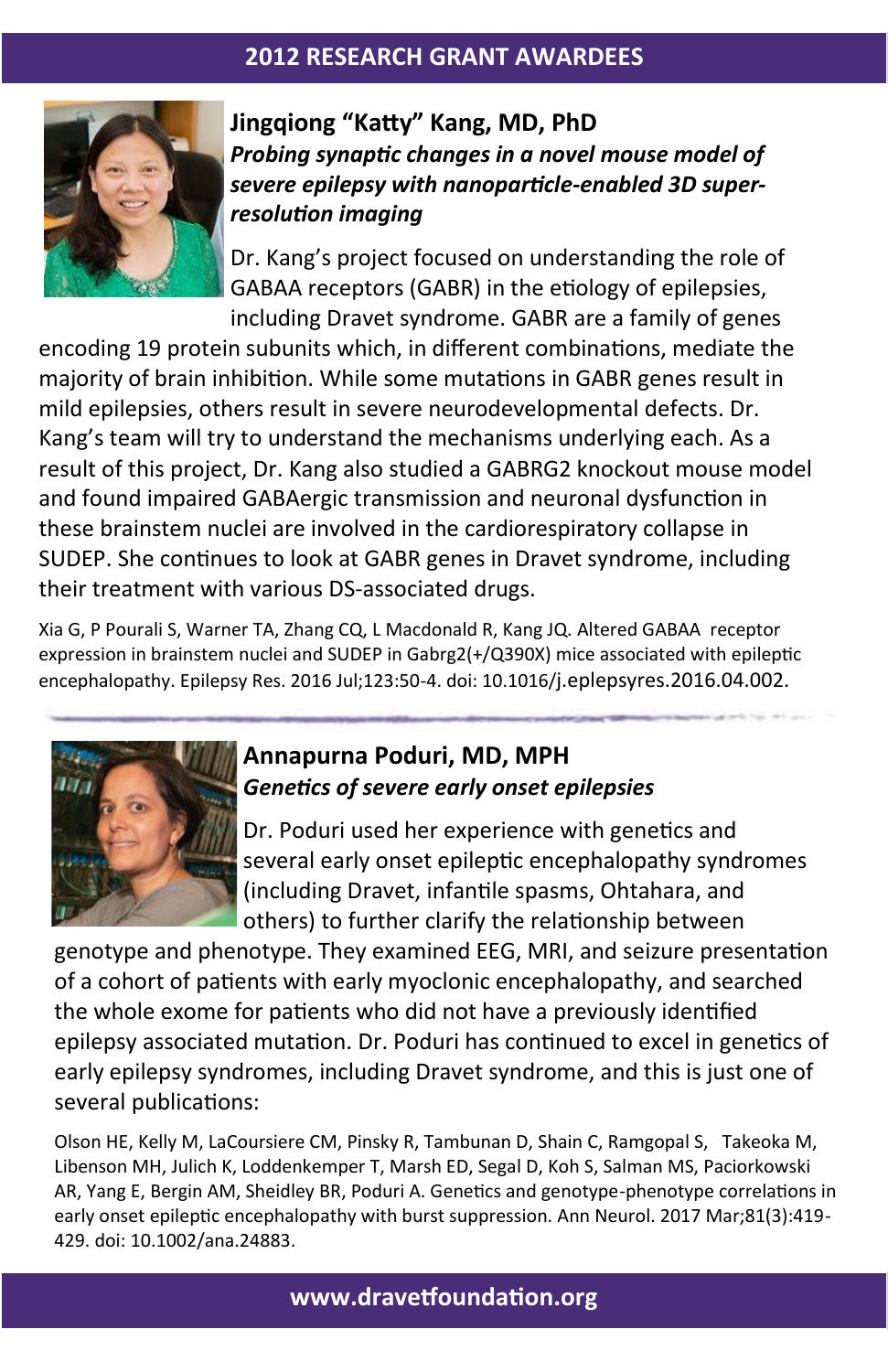

## **Jack Parent, MD**  *Read-through treatment of Dravet syndrome caused by nonsense SCN1A mutations*

Dr. Parent and collaborators Dr. Lori Isom and Dr. Miriam Meisler examined the effects of ataluren (TranslarnaTM, formerly Premature Termination Codon (PTC 124)) on iPSC neurons and a mouse model of

Dravet syndrome with a premature termination codon. Ataluren, a compound that is reported to help the cell read through premature stop codons, is currently in development for other genetic disorders with varied success and failure. They also tested gentamicin, an aminoglycoside with mRNA read-through properties. No publications resulted from this project, but all three collaborators have continued to devote their time to Dravet syndrome, publishing many papers and receiving substantial NIH funding.



# **Scott Baraban, PhD**  *Gene profiling and high-throughput drug screening in a zebrafish model of Dravet syndrome and drug discovery in a zebrafish model of Dravet syndrome*

Dr. Baraban sought to shift research in the epilepsy field by utilizing an immature zebrafish models designed to

mimic the *SCN1A* gene mutation in children with Dravet syndrome. Characterization of the zebrafish larvae revealed a phenotype similar to haploinsufficiency found in humans: The fish exhibit spontaneous seizurelike activity, abnormal swim behavior, and respond similarly to drugs known to be effective in humans with Dravet syndrome. They have proven to be an excellent model for high-throughput drug screening and mechanism of action studies. Dr. Baraban has continued to receive NIH funding for this program and found several drug candidates including clemizole (and derivatives), lorcaserin, and trazodone, all of which are in development for Dravet syndrome by Epygenix. Dr. Baraban and his team have published several papers as a result of this initial funding, including the one below that describes how the zebrafish model can and has moved drugs from the lab to the clinic:

Griffin A, Hamling KR, Knupp K, Hong S, Lee LP, Baraban SC. Clemizole and modulators of serotonin signaling suppress seizures in Dravet syndrome. Brain. 2017 Mar 1;140(3):669-683. doi: 10.1093/brain/aww342.

**www.dravetfoundation.org**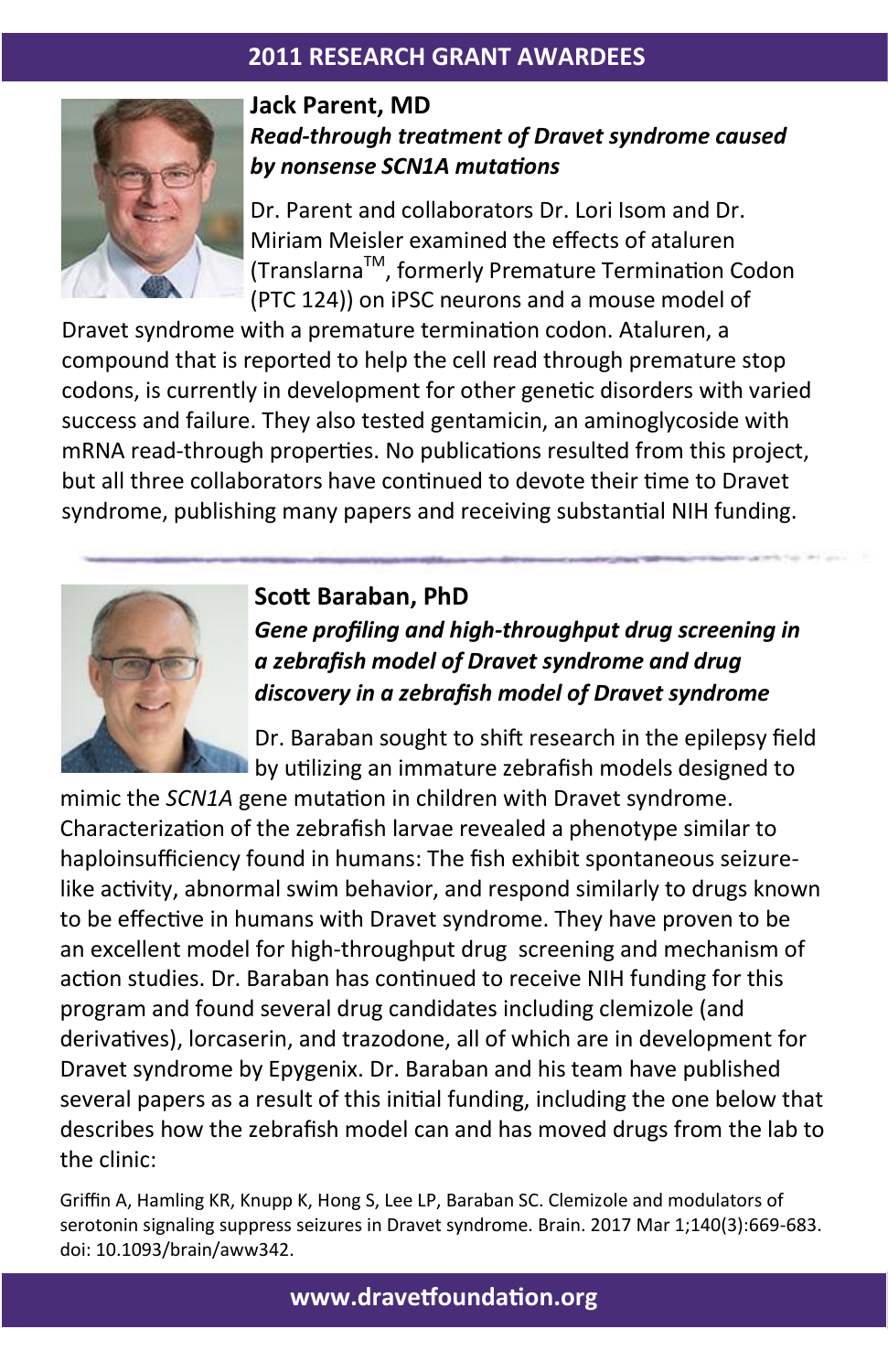

# **Sooky Koh, MD, PhD**  *Novel therapies to block epileptogenesis in Dravet syndrome mice*

Using a mouse model of Dravet syndrome, Dr. Koh and her colleagues investigated three novel strategies to treat Dravet syndrome and understand epileptogenesis, the

process by which the developing brain evolves to produce repeated seizures. They utilized anti-inflammatory therapy, dietary intervention, and investigated the use of an enriched environment on the impact and outcome of seizures. Dr. Koh has continued her research on the relationship between brain inflammation and epileptogenesis, exploring several feedback mechanisms and pro-inflammatory pathways that may contribute to epileptogenesis in Dravet syndrome and serves on DSF's Scientific Advisory Board.



**Sebastian Maier, MD, PhD and Massimo Mantegazza, PhD** *Cardiac arrhythmias and SUDEP in SMEI and other Nav1.1 (SCN1A) related epilepsies*

Drs. Maier and Mantegazza studied the

role of the sodium channel in the heart of a mouse model of Dravet syndrome in order to investigate the occurrence and mechanism of arrhythmias and their possible involvement in SUDEP. Since this project, several other researchers have looked at the effects of *SCN1A* mutations on cardiac tissue in DS mice and iPSCs (including patient-derived iPSCs and their edited controls) and have found distinct differences in sodium current. The role of *SCN1A* mutations in cardiac arrhythmias and SUDEP continues to be a topic of great interest to DSF.